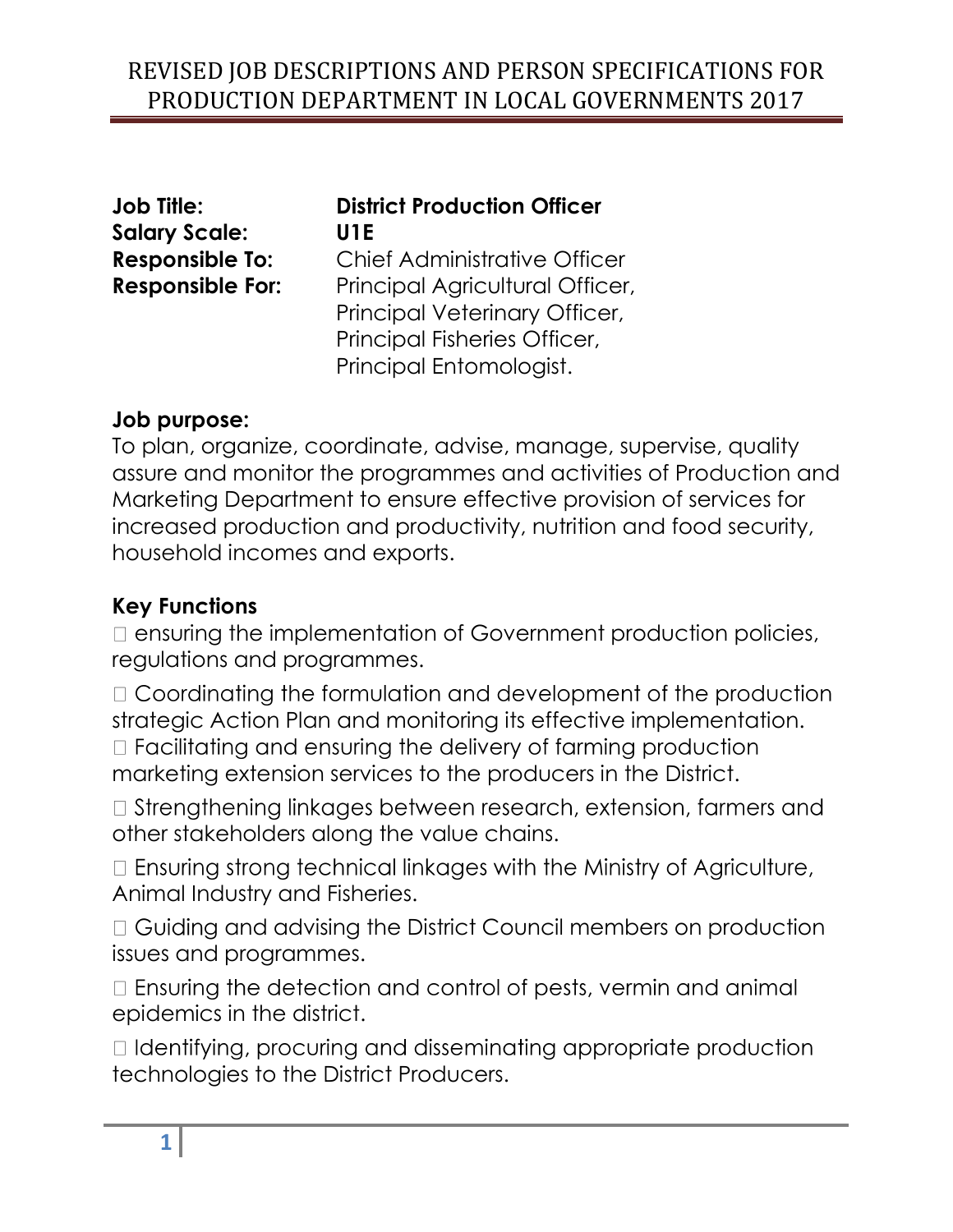$\Box$  identifying market potentials and advising the producers appropriately.

□ Ensuring proper management of production facilities in the district through inspection, repairs and redevelopment.

 $\square$  providing farmers with technical advice on the use of chemicals and pesticides.

□ Collecting, compiling and analyzing data on production issues and disseminating, it to end users.

□ Promoting information on village micro-financing, Projects and Institutions in the district.

□ coordinating the pluralistic agricultural extension service delivery where all Non State Actors are mobilized and involved.

□ Certifying, registering and maintaining an inventory agricultural extension service providers.

 $\Box$  Ensure registration and maintaining farmer registers at all times.

□ Conduct needs assessment and designing capacity building plans for extension staff and farmers.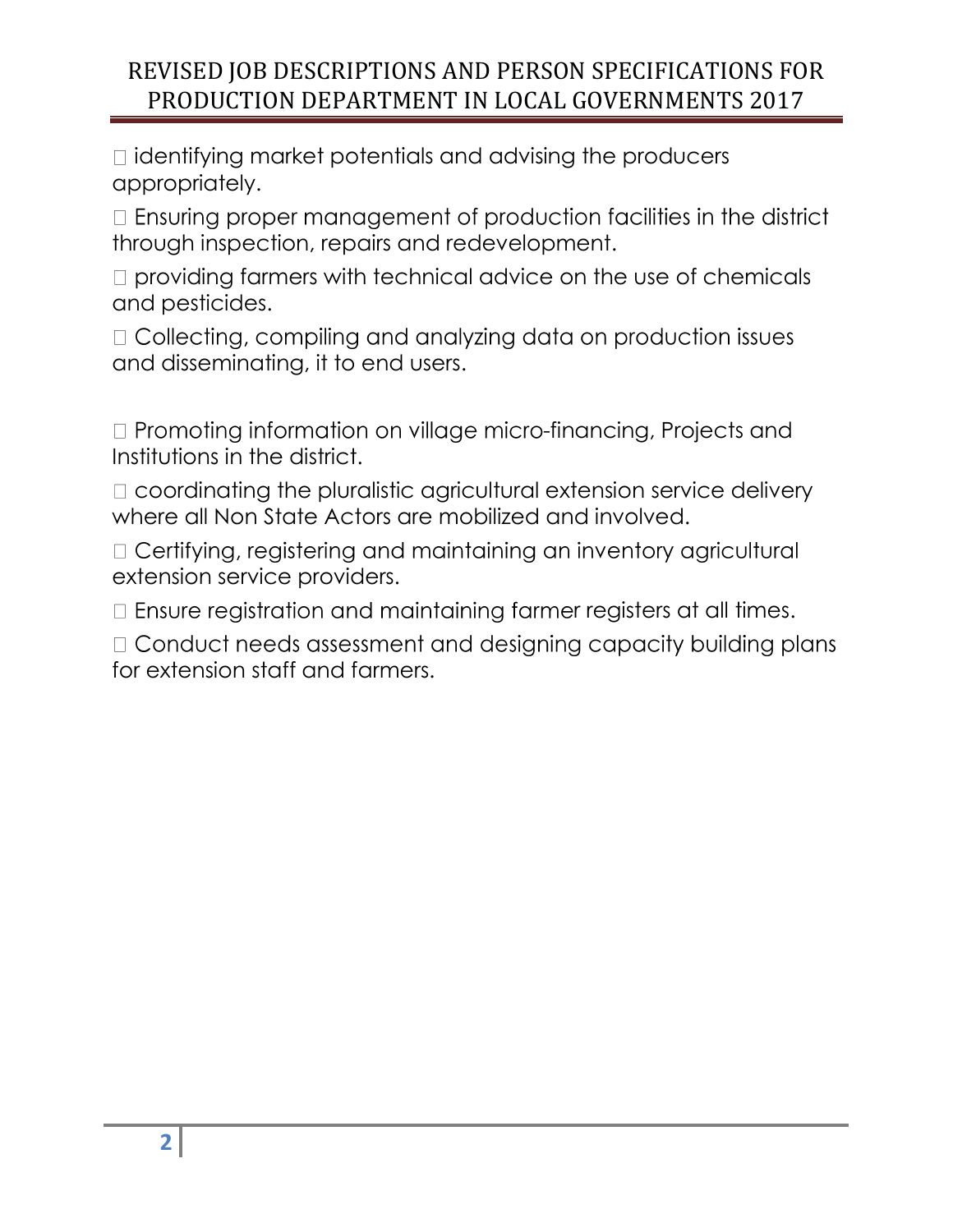$\Box$  Promoting agribusiness services, post-harvest handling and value addition technologies.

 $\Box$  Provide leadership in the development of work plans and budgets for the Production Department.

## **PERSON SPECIFICATIONS**

□ A Honours Bachelor of Science Degree in Agriculture, Veterinary, Fisheries, Animal Husbandry/Production, Botany and Zoology, Biological Sciences, Agriculture and Rural Innovations and Agribusiness plus Post Graduate qualification in any of the above disciplines.

□ A post Graduate qualification in Management or Public Administration from recognized institution will be an added advantage.

 $\Box$  At least 9 years of experience in field operations of which three should be at Principal Officer Level.

□ Should have communication, mobilization and team work, leadership and managerial skills.

□ Should have interpersonal skills and be capable of coaching and developing subordinates.

□ A good understanding of principles and practice of community based rural development and participatory methods and approaches.

□ A strong knowledge of rural development dimensions of rural poverty and gender concerns.

 $\Box$  Demonstrated, administrative and management skills including an understanding of the decentralization policy and operations.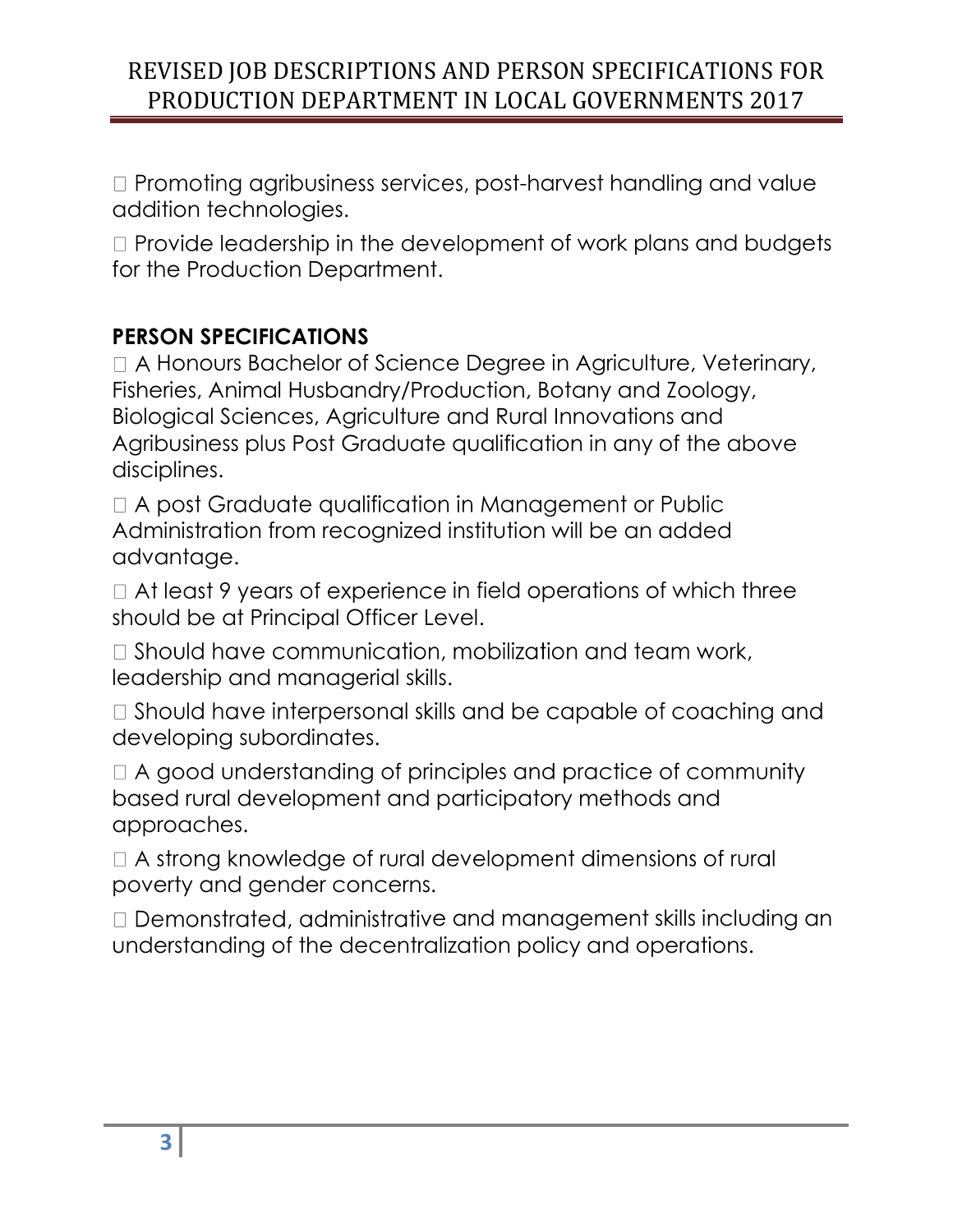## *CROP DIVISION*

**District Level**

| Job title:              | <b>Principal Agricultural Officer</b> |        |     |
|-------------------------|---------------------------------------|--------|-----|
| <b>Salary scale:</b>    | U2SC                                  |        |     |
| Responsible to:         | <b>District Production Officer</b>    |        |     |
| <b>Responsible for:</b> | Senior Agricultural Officer           |        |     |
|                         | Senior Agricultural Engineer          | (Water | for |
|                         | Production)                           |        |     |

**Job purpose:** To plan, organize, coordinate, manage and monitor the crop sub sector programmes and activities of the District and ensure adequate and high quality services for increased production of crops for food and nutrition security, income and exports.

- 1. Develop and implement plans, budgets and programs for crop sub sector.
- 2. Provide linkage, information flow and collaboration with MAAIF in general and the Directorate of Crop Resources in particular.
- 3. Promote dissemination of improved planting materials, postharvest handling and processing technologies.
- 4. Maintain and regularly update farmer's register
- 5. Promote farmer institutional development
- 6. Promote agribusiness services
- 7. Regularly conduct training needs assessments and develop capacity building programs for extension agents and other stakeholders
- 8. Coordinate all activities related to the crop sub-sector in the district
- 9. Provide technical guidance to the district during planning regarding the crop sub-sector.
- 10. Provide quality assurance and auditing of all service providers in the crop sub-sector.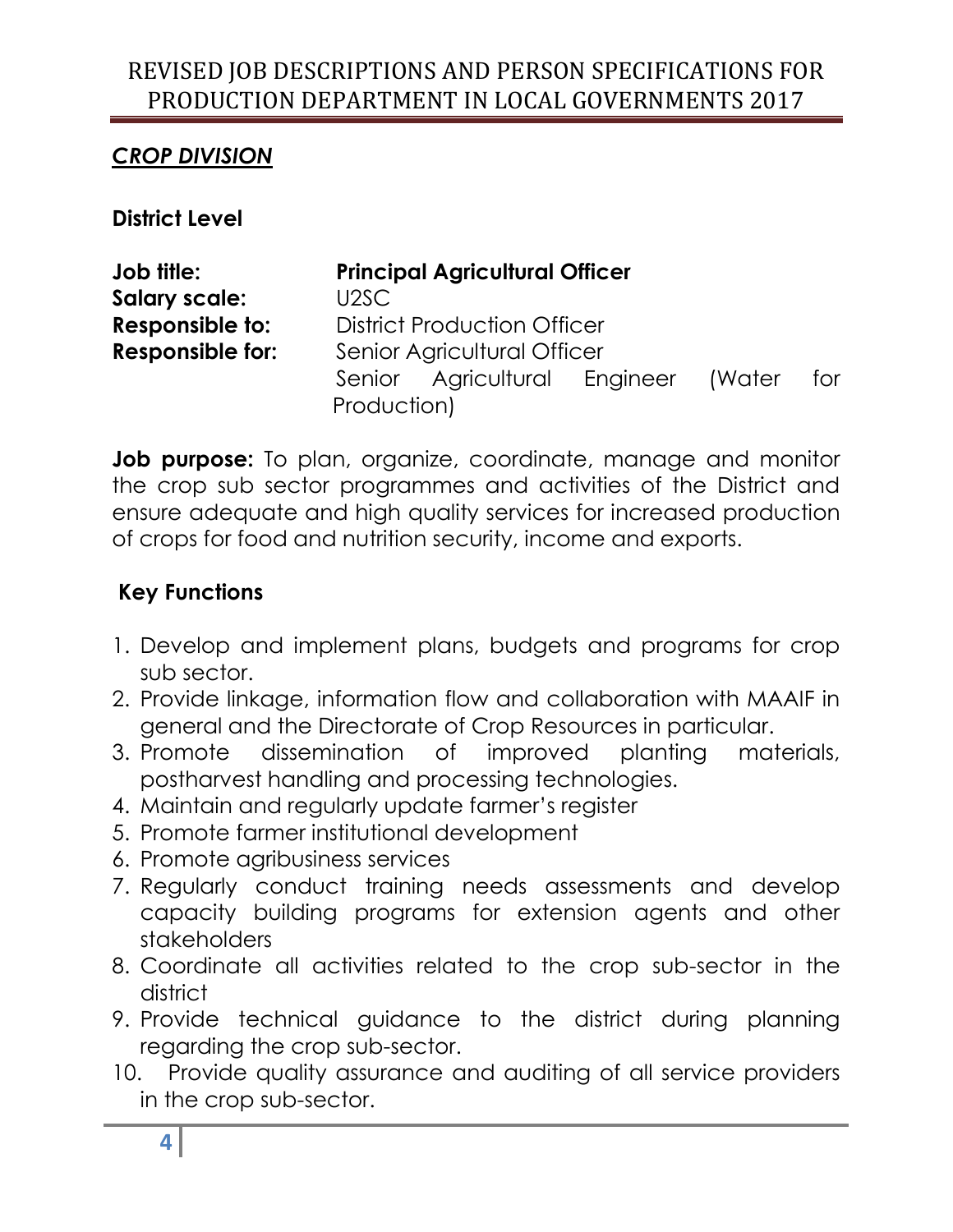- 11. Ensure control of crop diseases, weeds and pests.
- 12. Ensure inspection and certification of crops and crop products.
- 13. Collaborate with stakeholders on generation, dissemination and adoption of new crop technologies and commercialization of the sub sector.
- 14. Maintain a data bank on production, processing and marketing in the crop sub-sector and disseminate information to the stakeholders.
- 15. Support Public Private Partnership that promote value addition chains in the crop subsector.
- 16. Collaborate with the meteorological department to provide updates on weather forecast in the district.
- 17. Prepare and disseminate reports to the district, MAAIF and other stakeholders.

## **Person specifications**

- Hons Bachelor of Science Degree in Agriculture, Land Use and Management, Agribusiness, Agriculture and Rural Innovations, Agricultural Extension plus a Post Graduate Qualification in any of the Agriculture related disciplines from recognized institution.
- Experience of at least 6 years, three of which must be at senior level in a reputable organization.
- Should be computer literate.

- Good knowledge and understanding of rural development dimensions of poverty, gender concerns and participatory methods and approaches to community development.
- Should have communication, mobilization, team work, leadership and managerial skills
- Well-developed interpersonal skills and capable of working as a member of senior management team.
- Should have the ability to coach, develop and motivate subordinate staff effectively.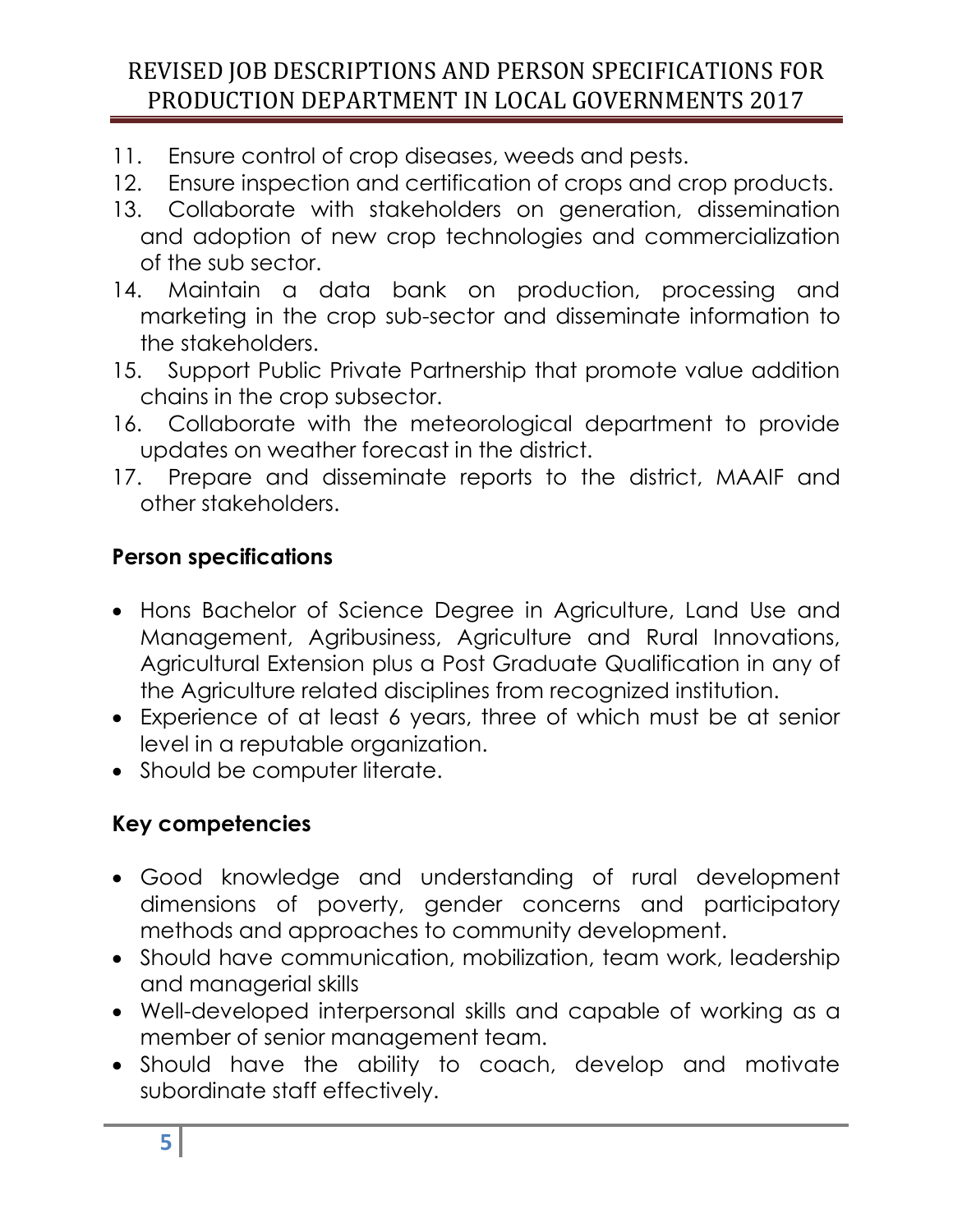**Salary scale:** U3SC

**Job title: Senior Agricultural Officer Responsible to:** Principal Agricultural Officer **Responsible for:** Agricultural Officer

## **Key Functions**

- 1. Implement plans and programmes in the crop sub-sector.
- 2. Promote adoption of improved crop production technologies.
- 3. Identify and report crop pests, weeds and disease outbreaks.
- 4. Supervise plant clinics, including collecting and sending samples to referral laboratories.
- 5. Collect, collate, analyse and disseminate data on crop sub sector.
- 6. Enforce quarantine measures in the crop sub sector.
- 7. Support crop inspection and certification activities in the district.
- 8. Build capacity of staff and other stakeholders on delivery of crop sub sector services.
- 9. Promote primary processing technologies to develop cottage industries in the district.
- 10. Prepare and disseminate reports to the district, MAAIF and other stakeholders

## **Person specifications**

- Hons Bachelor of Science in Agriculture, Land Use and Management, Agribusiness, Agriculture and Rural Innovations, Agricultural Extension
- Post Graduate Training in agriculture field will be an added advantage.
- Experience of at least 3 years as Agricultural Officer in delivery of agricultural services in a reputable organization.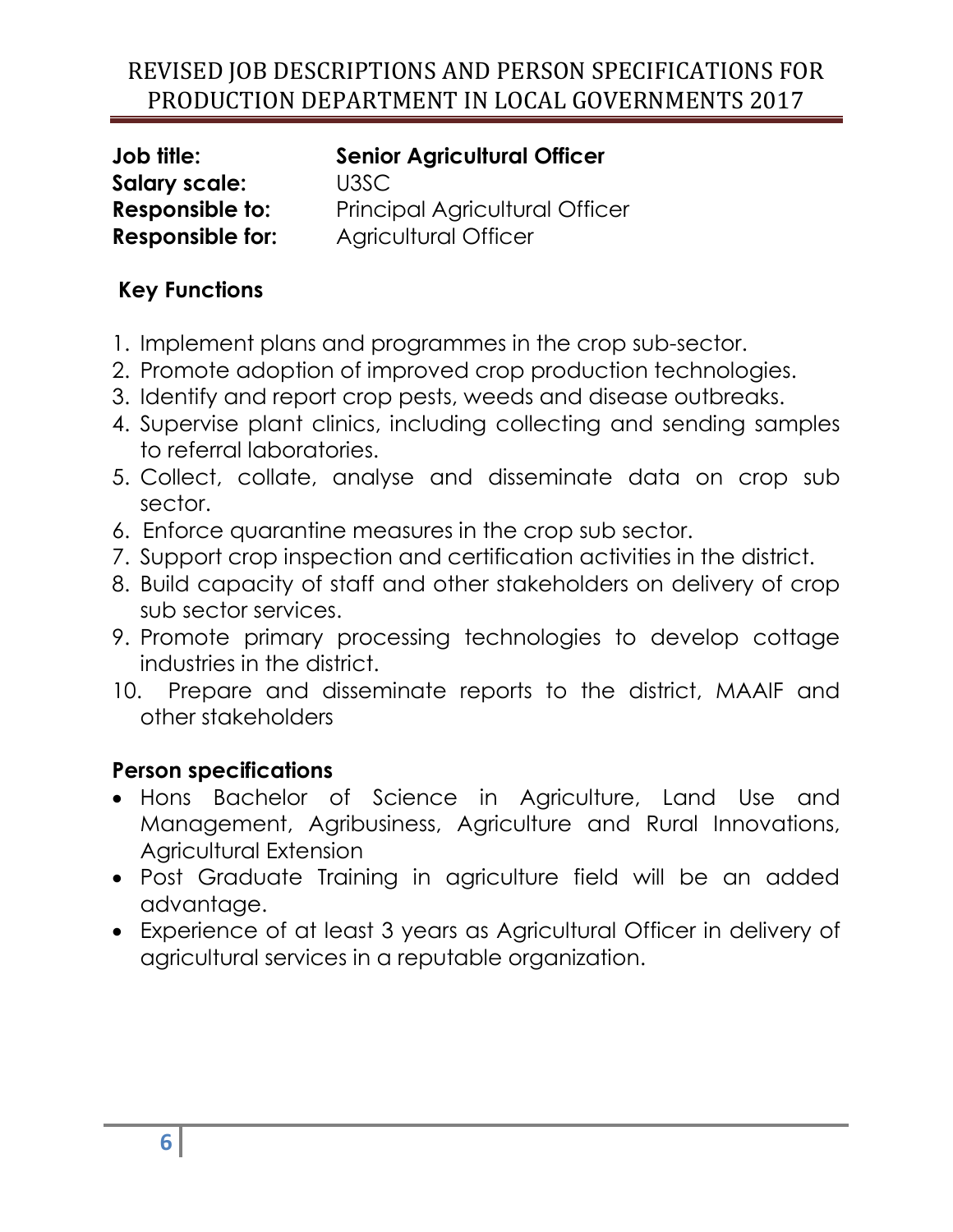- Good knowledge and understanding of rural development dimensions of poverty, gender concerns and participatory methods and approaches to community development.
- Should have communication, mobilization and team work, leadership and managerial skills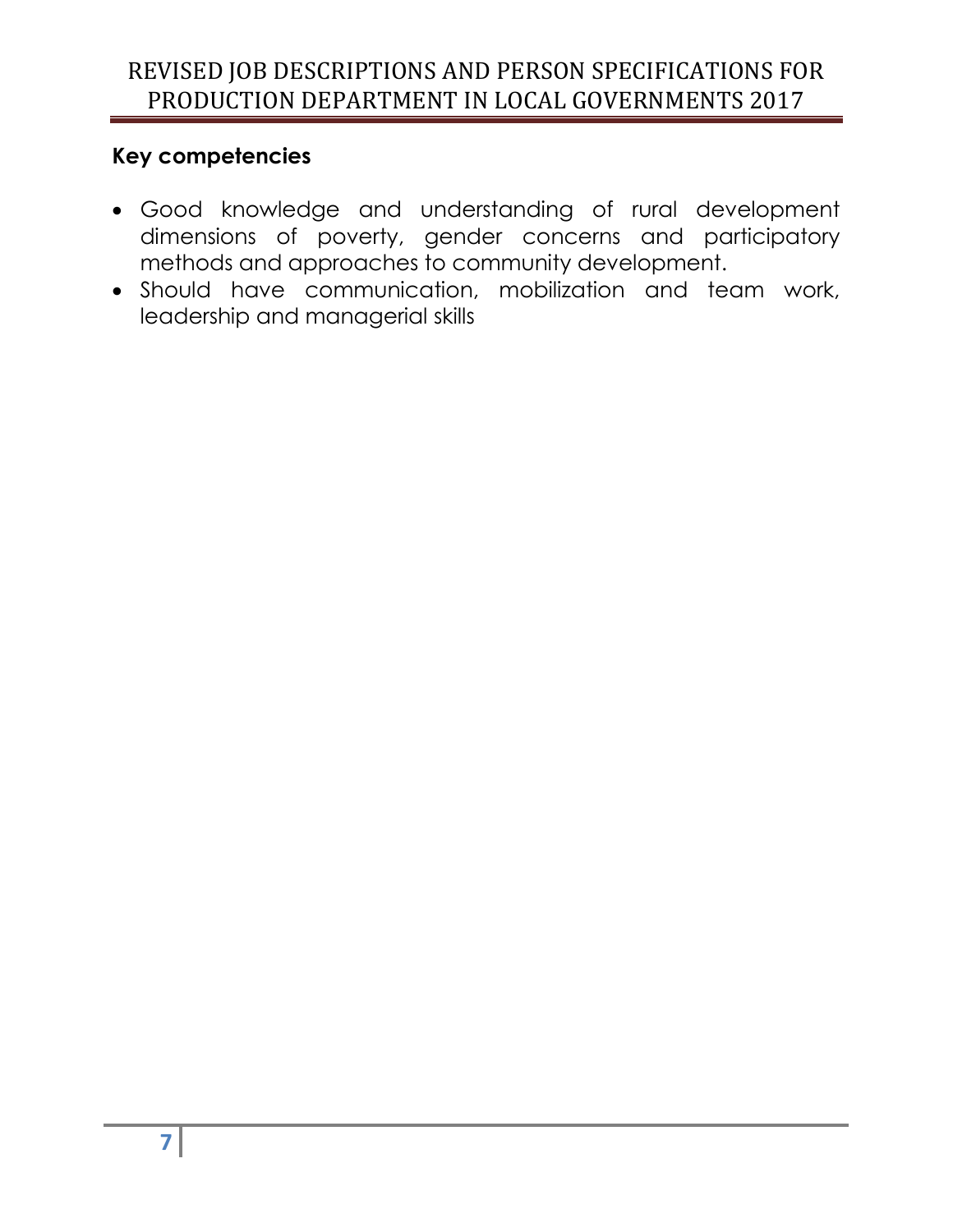| Job title:      |      | Senior Agricultural Engineer<br><b>Agricultural Production)</b> | (Water | for |
|-----------------|------|-----------------------------------------------------------------|--------|-----|
| Salary scale:   | U3SC |                                                                 |        |     |
| Responsible to: |      | <b>Principal Agricultural Officer</b>                           |        |     |

## **Key Functions**

- 1. Implement plans and programmes for water for agricultural production.
- 2. Promote appropriate water for agricultural production technologies for improved agricultural production.
- 3. Collect, collate, analyse and disseminate data on water for agricultural production facilities.
- 4. Build capacity of staff and water user associations at community level on the management and maintenance of water facilities and structures.
- 5. Promote agricultural mechanization including animal traction, farm machinery and post-harvest technologies.
- 6. Provide technical guidance on water for agricultural production including construction of water reservoirs and irrigation technologies.
- 7. Carry out monitoring of soil characteristics and management of facilities for water for agricultural production.
- 8. Collaborate and network with the other stakeholders to provide appropriate water for agricultural production technologies in the district.
- 9. Prepare and disseminate reports to the district, MAAIF and other stakeholders

## **Person specifications**

- Hons Bachelor of Science in either Agricultural Engineering/Irrigation Engineering/mechanical engineering or hydrology from a recognized institution.
- Post Graduate Training in any of the above field will be an added advantage.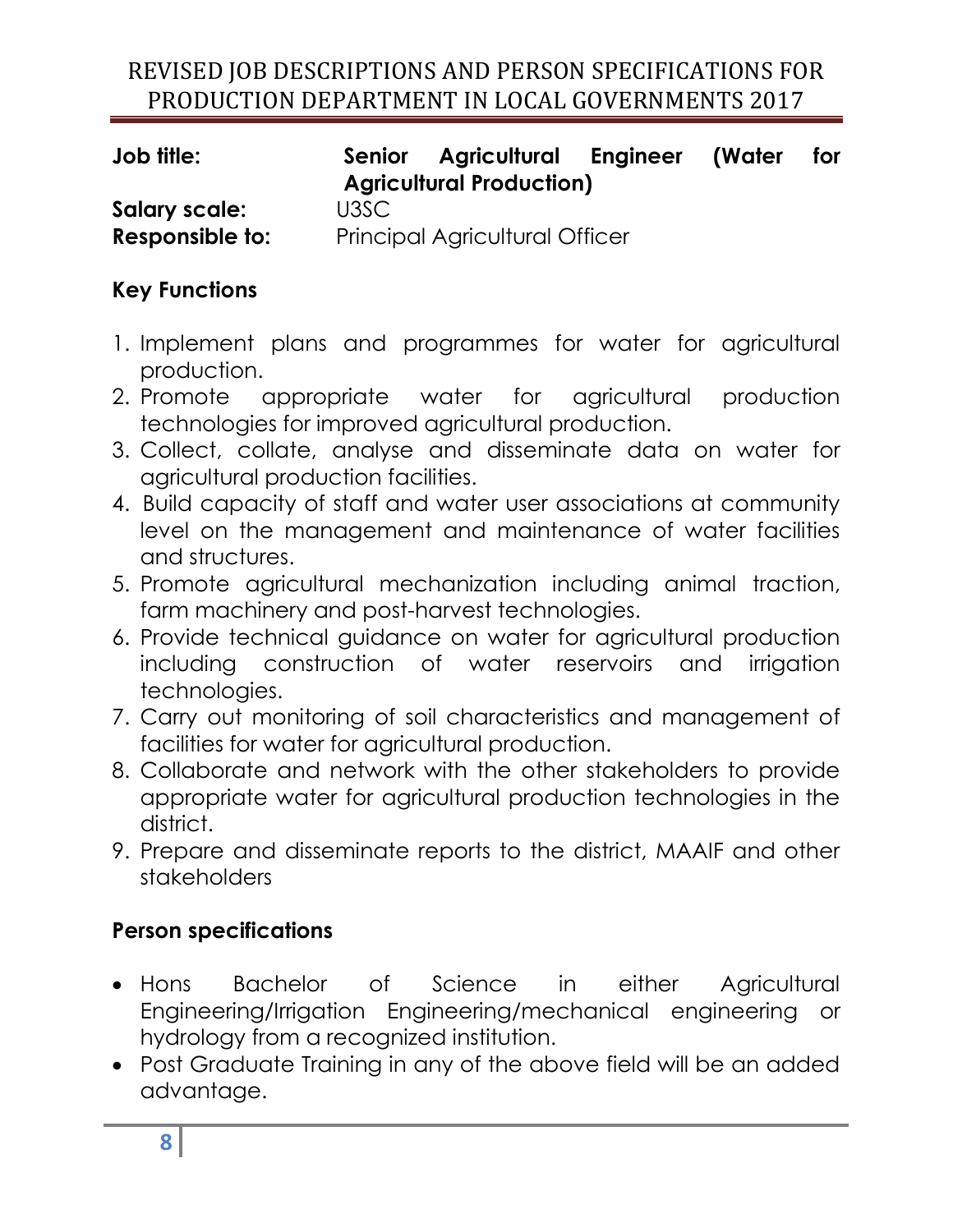Experience of at least 3 years in water for agricultural production in a reputable organisation.

- Knowledge on national and international protocols and conventions governing agricultural engineering, soil science and water for agricultural production.
- Good knowledge and understanding of rural development dimensions of poverty, gender concerns and participatory methods and approaches community development.
- Should have communication, mobilization and team work, leadership and managerial skills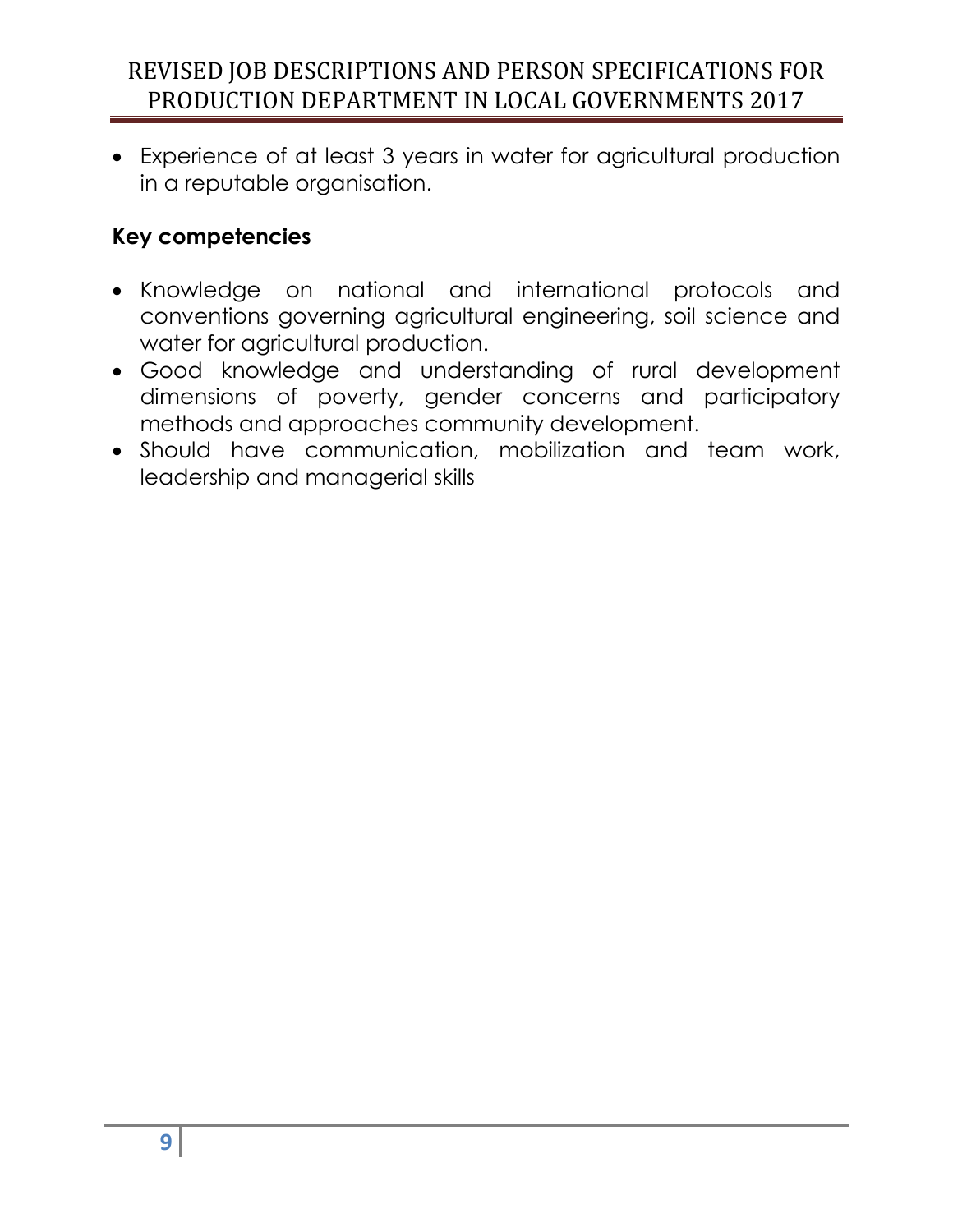| <b>Job title:</b> | <b>Agricultural Engineer (Water for Agricultural</b><br>Production) |
|-------------------|---------------------------------------------------------------------|
| Salary scale:     | U4SC                                                                |
| Responsible to:   | <b>Principal Agricultural Officer</b>                               |

- 1. Implement plans and programmes for water for agricultural production.
- 2. Promote appropriate water for agricultural production technologies for improved agricultural production.
- 3. Collect, collate, analyse and disseminate data on water for agricultural production facilities.
- **4.** Build capacity of staff and water user associations at community level on the management and maintenance of water facilities and structures.
- 5. Promote agricultural mechanization including animal traction, farm machinery and post-harvest technologies.
- 6. Provide technical guidance on water for agricultural production including construction of water reservoirs and irrigation technologies.
- 7. Carry out monitoring of soil characteristics and management of facilities for water for agricultural production.
- 8. Collaborate and network with the other stakeholders to provide appropriate water for agricultural production technologies in the district.
- 9. Prepare and disseminate reports to the district, MAAIF and other stakeholders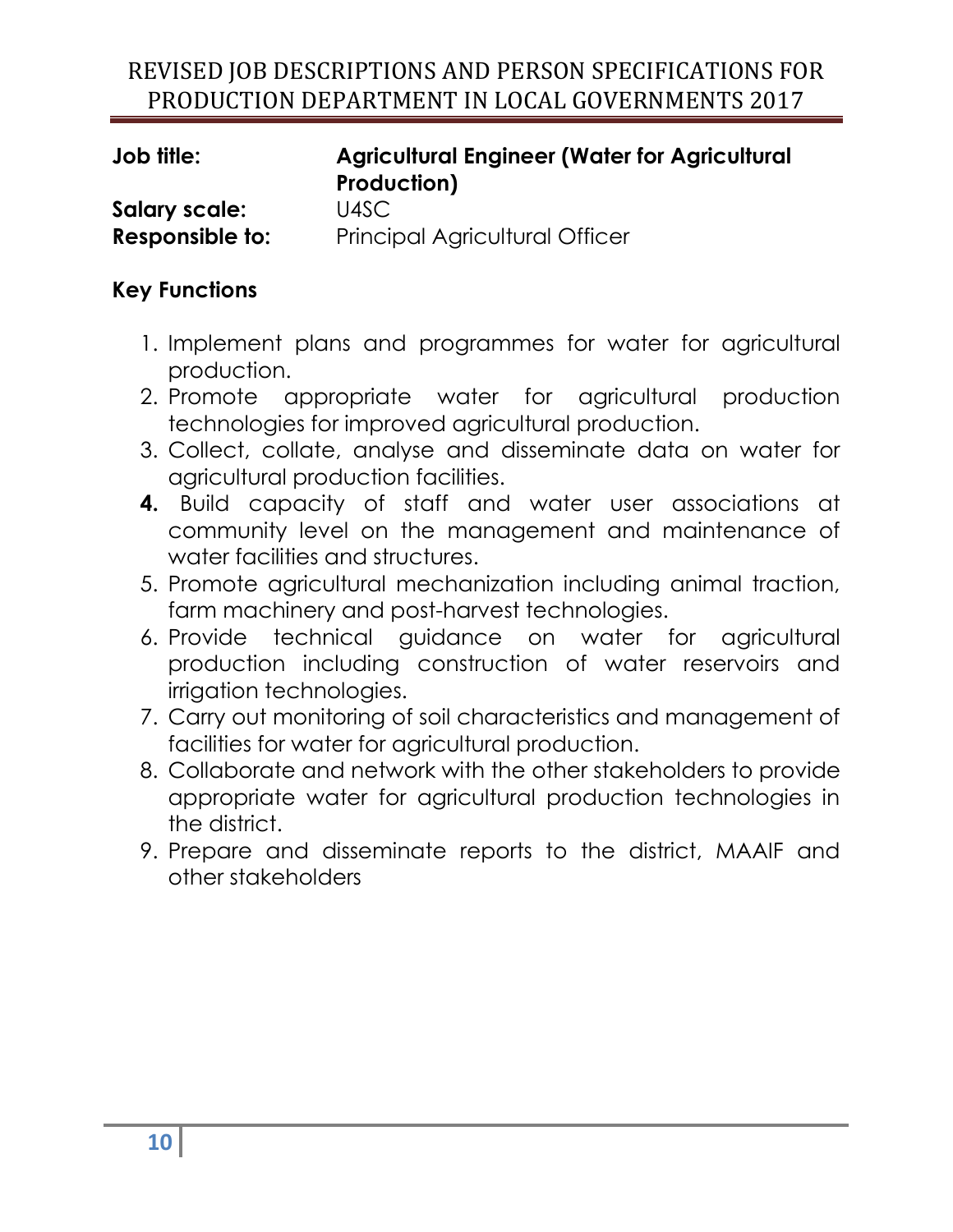#### **Person specifications**

 Honours Bachelor of Science in either Agricultural Engineering/Irrigation Engineering/mechanical engineering or hydrology from a recognized institution.

- Knowledge on national and international protocols and conventions governing agricultural engineering, soil science and water for agricultural production.
- Good knowledge and understanding of rural development dimensions of poverty, gender concerns and participatory methods and approaches community development.
- Should have communication, mobilization and team work, leadership and managerial skills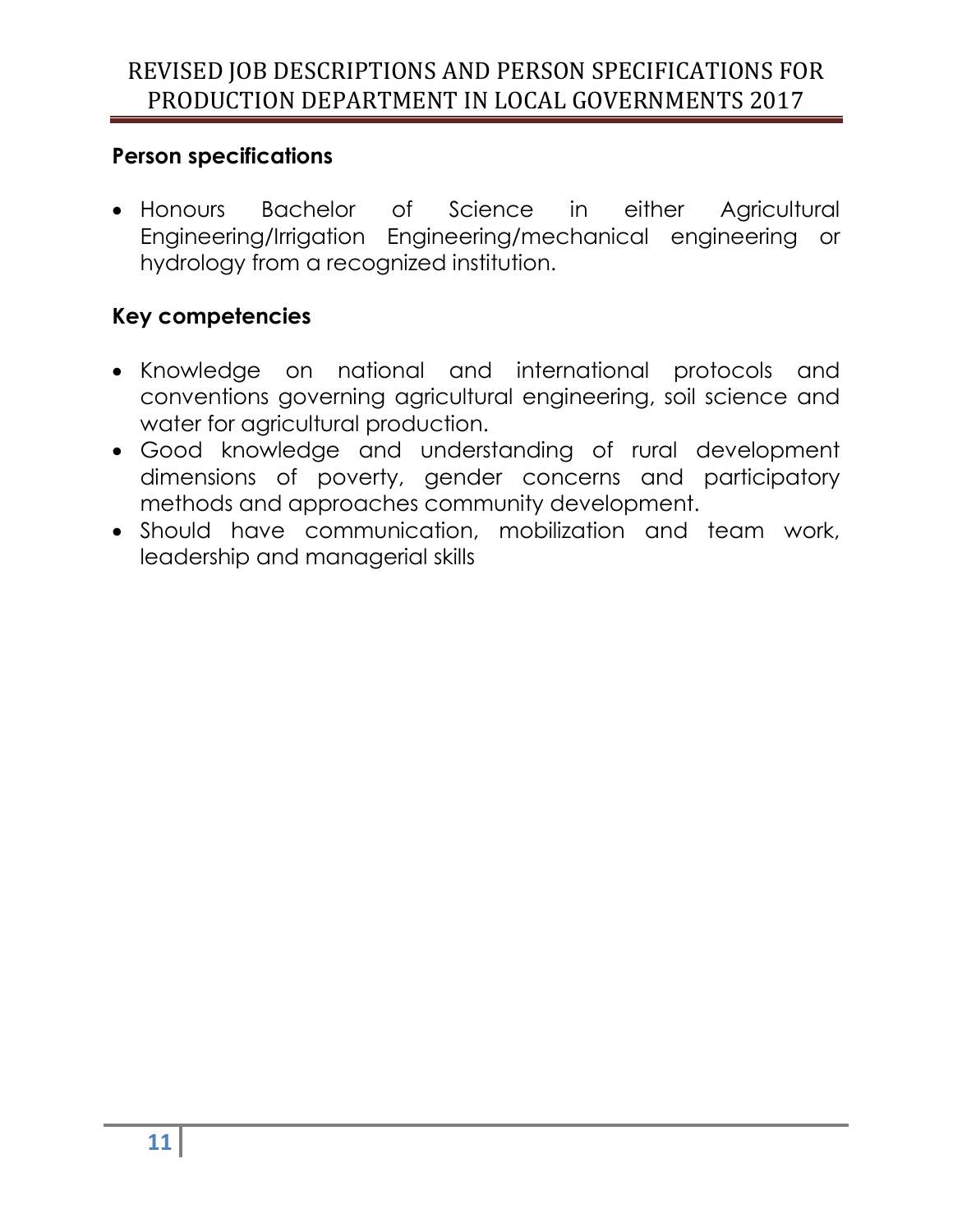#### *SUB COUNTY LEVEL*

| <b>Job Title:</b>       | <b>Agricultural Officer</b>       |
|-------------------------|-----------------------------------|
| <b>Salary scale:</b>    | U4SC                              |
| Reports to:             | <b>Senior Assistant Secretary</b> |
| <b>Responsible for:</b> | Assistant Agricultural Officer    |

- 1. Guide Policy and Planning in the Sub-County.
- 2. Disseminate early warning information in cropping and climate mitigation.
- 3. Create awareness and enforcement of crop laws, regulations and standards through inspection, issuance of permits and certificates for inputs and plant products
- 4. Responding to the following pest and disease outbreaks tasks:
	- i) Active of crop pest and disease Surveillance. i.e., collection of various samples for Disease Investigations and map out distribution pattern.
	- ii) Prompt reporting and control of diseases, pest and weeds outbreaks such Banana Bacterial wilt, coffee wilt, cassava brown streak, striga etc through quarantine measures, application of Agrochemicals and physical means.
	- iii) Collaborate with neighboring Sub-Counties in pest and disease prevention, control and eradication.
- 5. Guide on sustainable agricultural production/use of natural resource.
- 6. Enforcement of standards and quality assurance of services and products.
- 7. Management and Promotion of adaptive research and improved crop production technologies respectively.
- 8. Build capacity of service providers/extension staff on crop production technologies and service provision.
- 9. Maintain and regularly update farmer's register
- 10. Promote farmer institutional development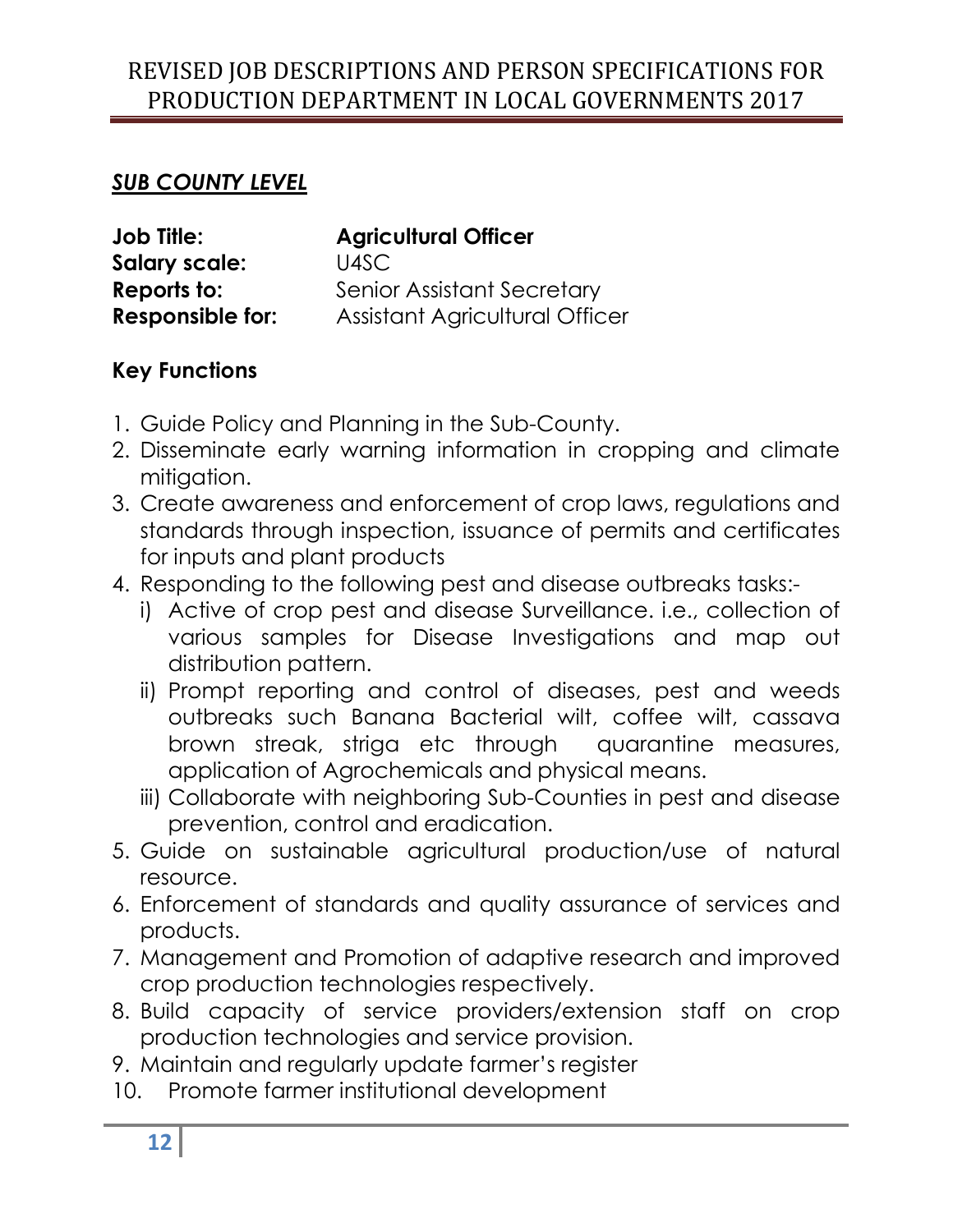- 11. Promote agribusiness services
- 12. Regularly conduct training needs assessments and develop capacity building programs for farmers and other stakeholders
- 13. Prepare and disseminate reports to relevant stakeholders

#### **Person specifications**

An Honors Bachelor's Degree in Agriculture, Land Use and Management, Agribusiness, Agriculture and Rural Innovations, Agricultural Extension from recognized institution.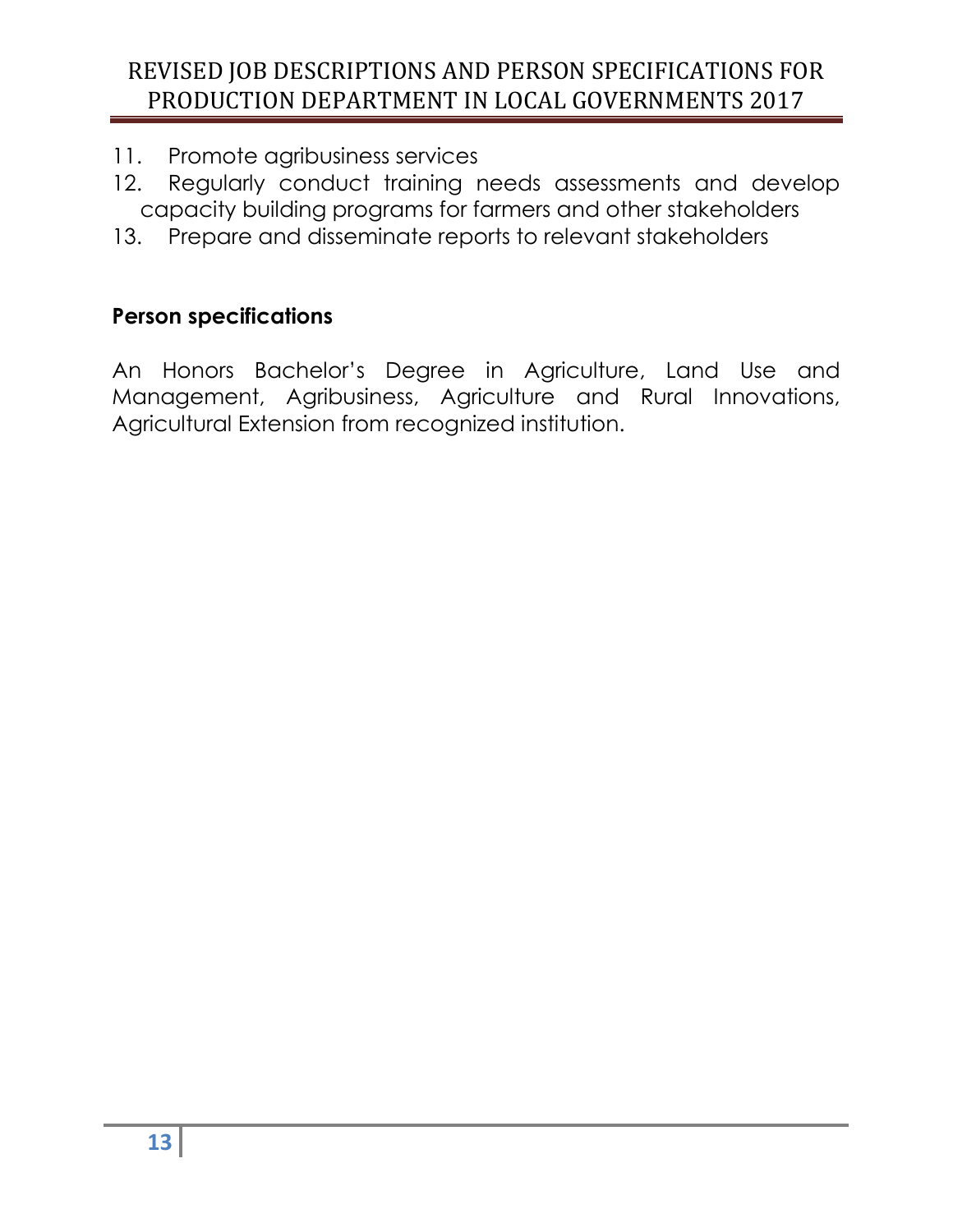**Salary Scale:** U5SC

**Job Title: Assistant Agricultural Officer Reports to: Agricultural Officer** 

## **Functions of Assistant Agricultural Officer**

- 1. Assist the Agriculture Officer in the delivery of crop services in the Sub-county i.e. Crop pest and diseases surveillance, outbreak investigation, sample collection.
- 2. Manage plant health clinics for detection, identification and prescription of control.
- 3. Mobilize farmers for participate for control of crop pests and disease epidemics
- 4. Participate in ensuring quality assurance agro input( fertilizers, chemicals, seed and planting materials)
- 5. Collect crop related data.
- 6. Maintain record of movement of plant materials and products.
- 7. Prepare and submit reports to the Agriculture Officer.

## **Person specifications**

A Diploma in either Agriculture, or Crop Science from recognized institution.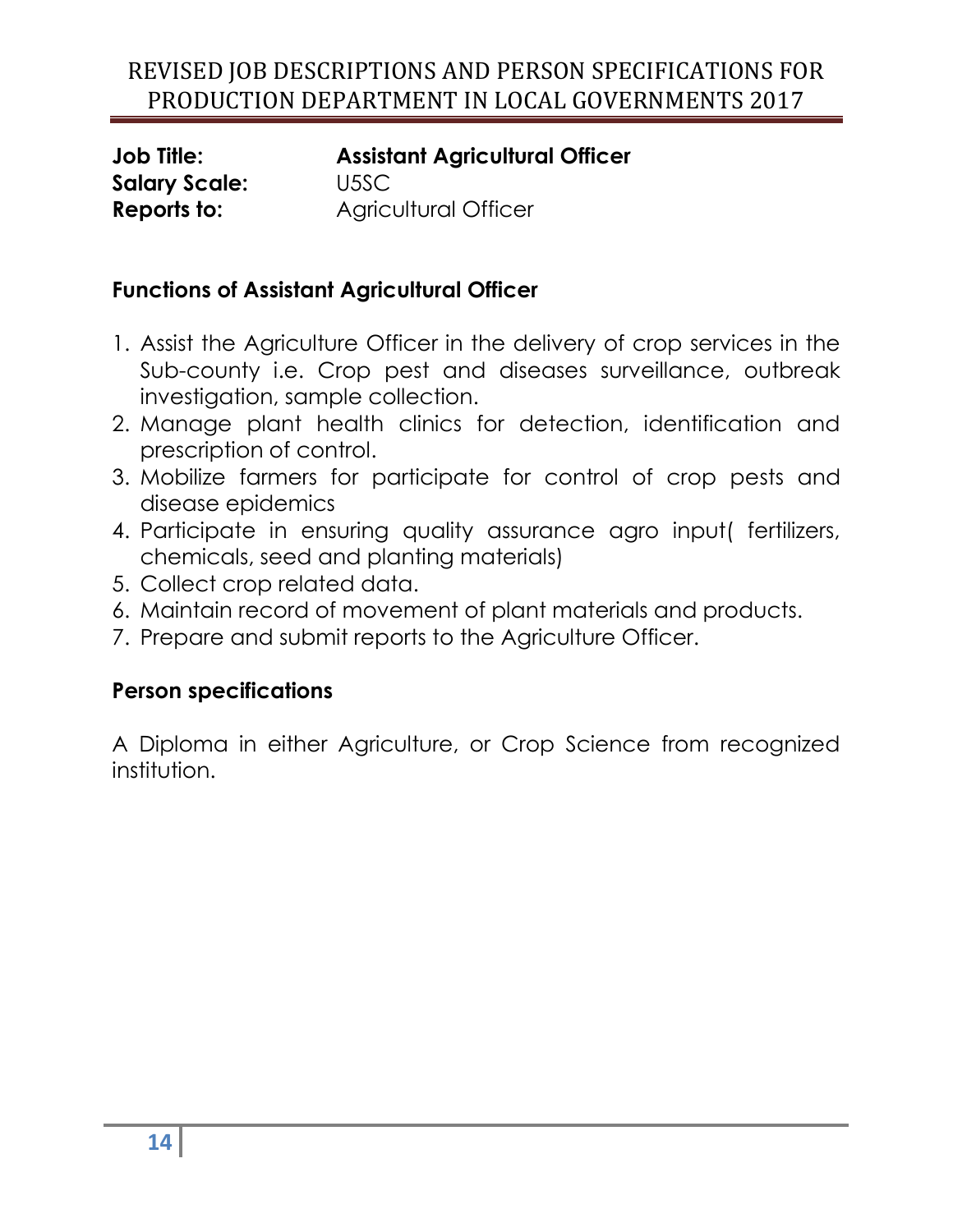#### *Entomology Division*

**District Level**

| <b>Job Title:</b>       | <b>Principal Entomologist</b>      |
|-------------------------|------------------------------------|
| <b>Salary scale:</b>    | U2SC                               |
| Reports to:             | <b>District Production Officer</b> |
| <b>Responsible for:</b> | Senior Entomologist                |
|                         | Vermin Control Officer             |

**Job purpose:** To plan, organize, coordinate, manage and monitor the entomology sub sector programmes and activities of the District and ensure adequate and high quality entomological services for food and nutrition security, income and exports.

- 1. Develop and implement plans and budgets, regarding the entomology activities in the district.
- 2. Coordinate all activities related to the productive entomology and vector/vermin and tsetse control.
- 3. Provide linkage, information flow and collaboration with MAAIF in general and the Directorate of Animal Resources in particular.
- 4. Prevent, control and eradicate tsetse flies, nuisance biting flies, ticks, vectors and vermin.
- 5. Monitor tsetse flies, nuisance biting flies, ticks, vectors and vermin out break and prevalence in the District.
- 6. Build capacity of technical staff at the Local Governments on entomological activities.
- 7. Enforce standards and regulations on apiculture and sericulture development.
- 8. Undertake inspection and certification to promote trade in honey and bee products, sericulture products and by- products.
- 9. Maintain and regularly update farmer's register
- 10. Promote farmer institutional development
- 11. Promote agribusiness services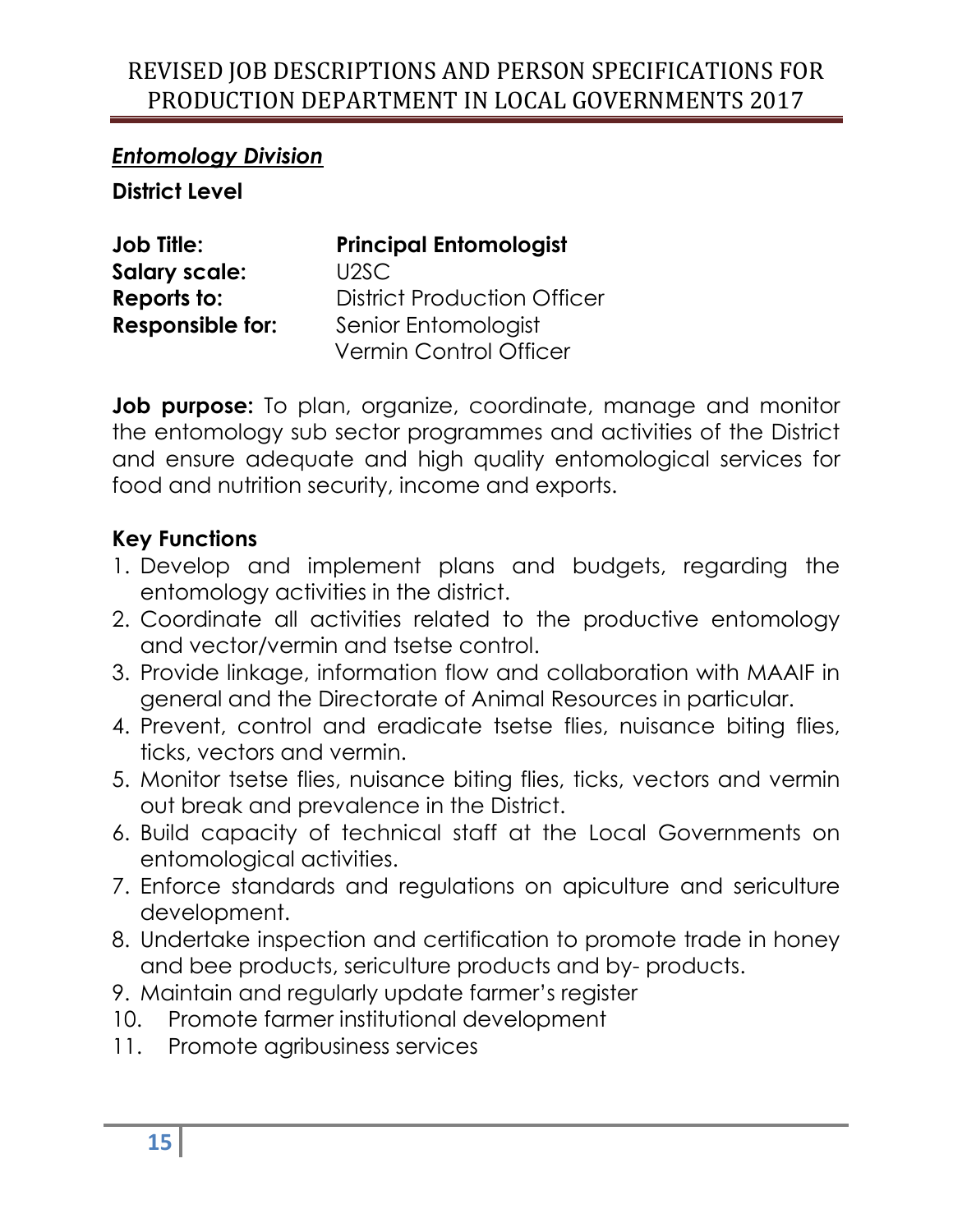- 12. Regularly conduct training needs assessments and develop capacity building programs for extension agents and other stakeholders
- 13. Maintain entomology data bank and disseminate to various stakeholders.
- 14. Carry out quality assurance and auditing of delivery of productive entomology and sericulture in the district.
- 15. Collaborate with stakeholders on generation, dissemination and adoption of entomological technologies.
- 16. Support public private partnership for value addition for productive entomology value chains.
- 17. Monitor and evaluate the performance of the entomology services in the District.
- 18. Prepare and disseminate reports to the district, MAAIF and other stakeholders.

## **Person specifications**

- Honors Bachelor of Science Degree in Zoology, with special option in applied entomology and/or applied Parasitology plus Post Graduate Qualification in the same field from a recognized institution.
- Experience of at least 6 years, three of which must be at senior level in a reputable organization.

- Good knowledge and understanding of rural development dimensions of poverty, gender concerns and participatory methods and approaches to community development.
- Should have communication, mobilization, team work, leadership and managerial skills
- Well-developed interpersonal skills and capable of working as a member of senior management team.
- Should have the ability to coach, develop and motivate subordinate staff effectively.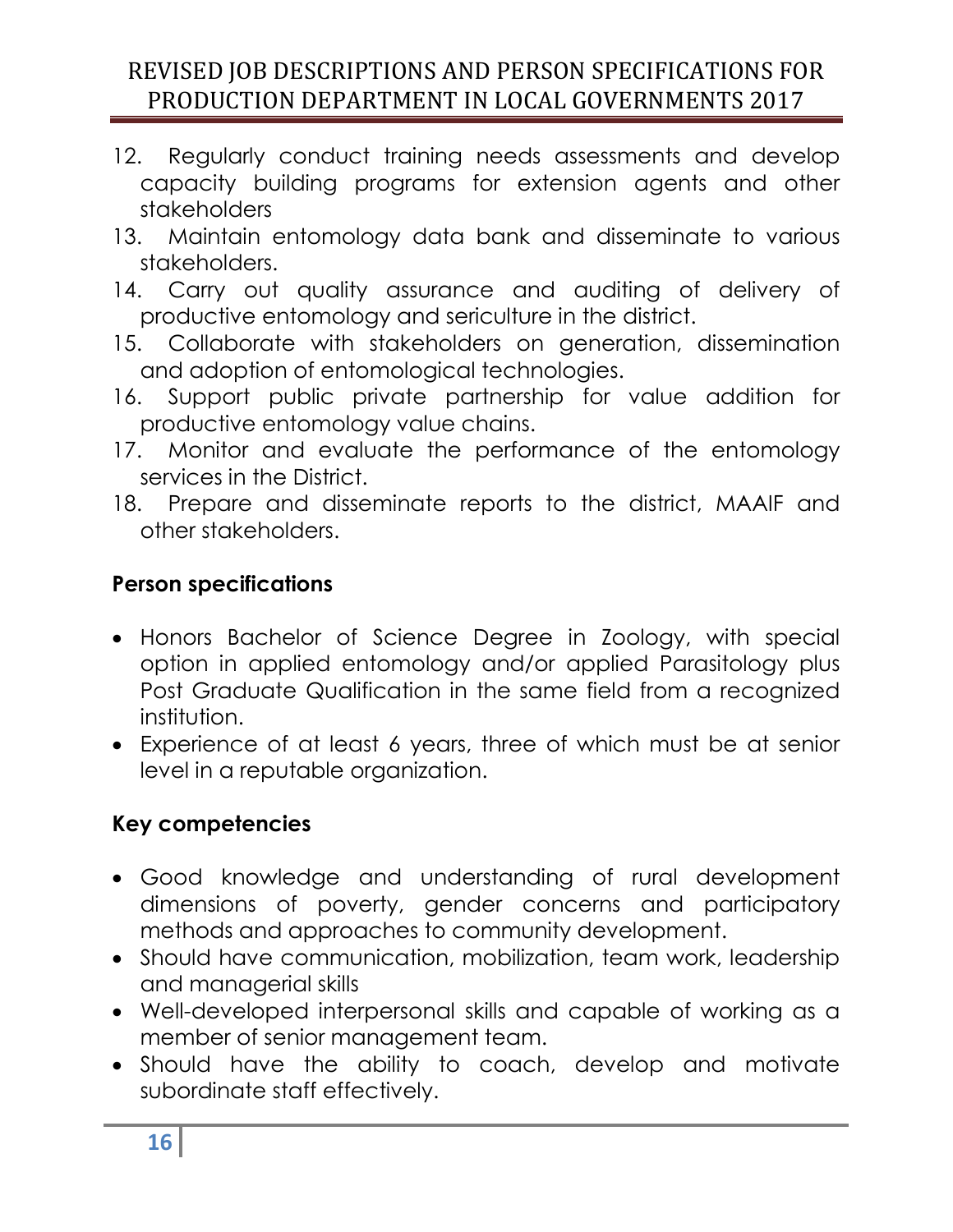**Salary scale:** U3SC **Responsible for:** Entomologist

**Job Title: Senior Entomologist Reports to:** Principal Entomologist

- 1. Implement plans and programmes regarding entomology activities in the district.
- 2. Carry out activities related to the productive entomology and control vector/vermin and tsetse flies.
- 3. Participate in prevention, control and eradication of tsetse flies, nuisance biting flies, ticks, vectors and vermin.
- 4. Participate in surveillance and monitoring of tsetse flies, nuisance biting flies, ticks, vectors and vermin out breaks and prevalence in the District.
- 5. Build capacity of technical staff at the Local Governments on entomological activities.
- 6. Participate in enforcement of standards and regulations on apiculture and sericulture development.
- 7. Participate in inspection and certification to promote trade in honey and bee products, sericulture products and by- products.
- 8. Collect, collate, analyse and disseminate data on entomology production and development.
- 9. Participate in quality assurance and auditing of delivery of productive entomology enterprises in the district.
- 10. Support public private partnership for value addition for productive entomology value chains.
- 11. Participate in monitoring and evaluation of the performance of the entomology services in the District.
- 12. Mobilize and sensitize the community to participate in productive entomology, tsetse and vector/vermin control activities.
- 13. Prepare and disseminate reports to the head of division.
- 14. Maintain and regularly update farmer's register
- 15. Promote farmer institutional development
- 16. Promote agribusiness services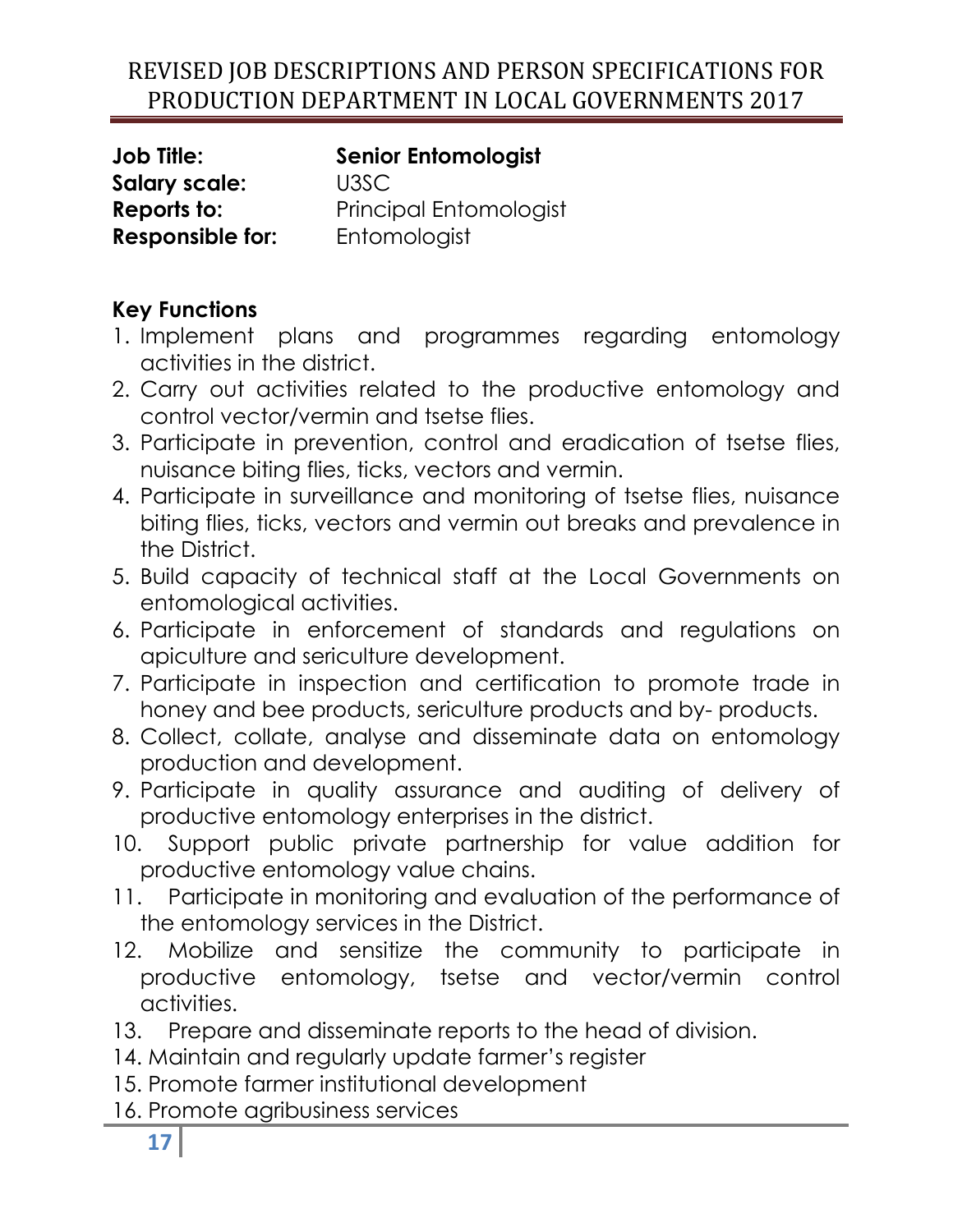17. Regularly conduct training needs assessments and develop capacity building programs for extension agents and other stakeholders

#### **Person specifications**

- Honors Bachelor of Science Degree in Zoology, with special option in applied entomology and/or applied Parasitology from a recognized institution.
- Experience of at least 3 years in delivery of entomological services in a reputable organization.
- Post Graduate Training in disciplines related to entomology will be an added advantage.

- Good knowledge and understanding of rural development dimensions of poverty, gender concerns and participatory methods and approaches to community development.
- Should have communication, mobilization, team work, leadership and managerial skills.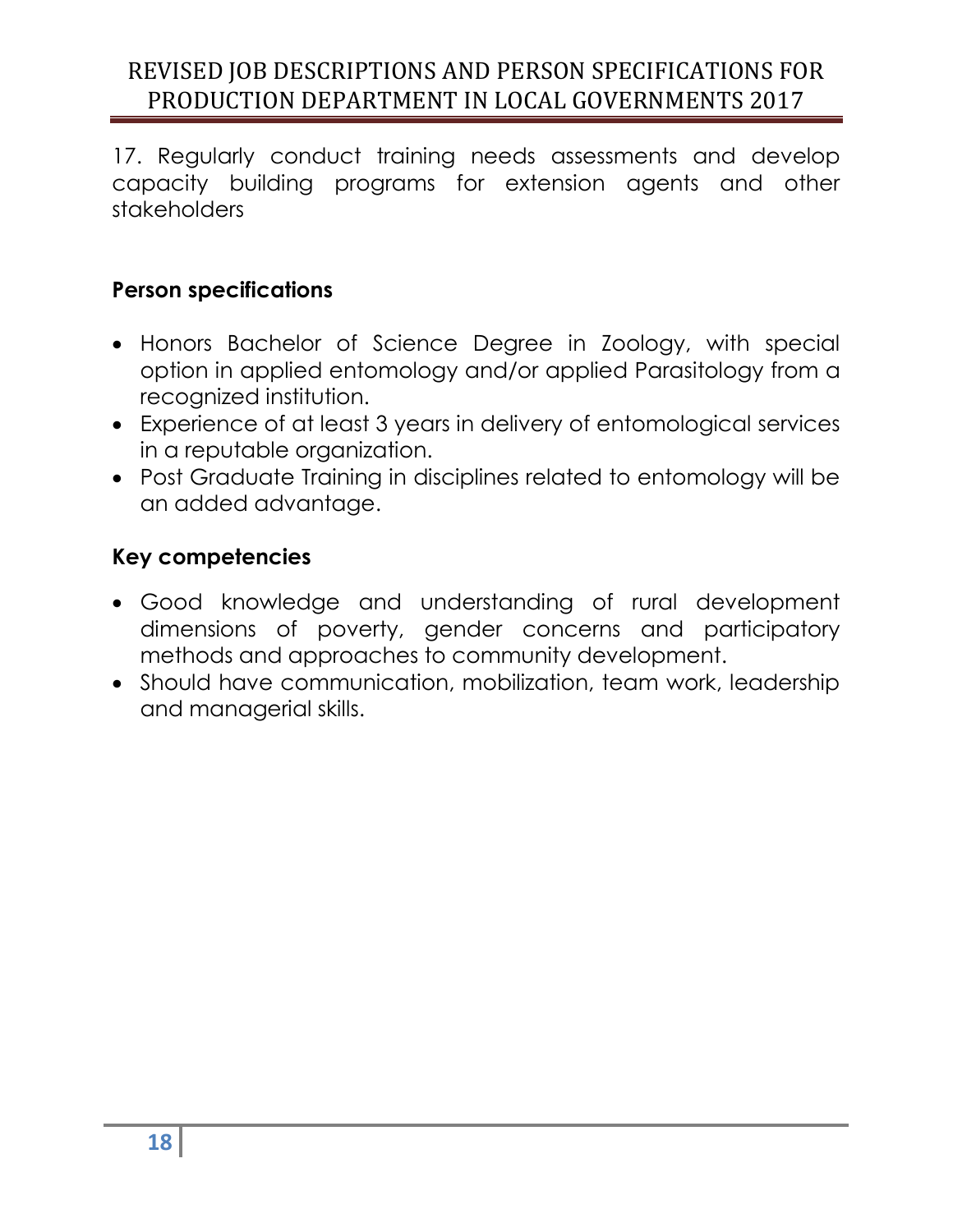| <b>Job Title:</b>    | <b>Vermin Control Officer</b> |
|----------------------|-------------------------------|
| <b>Salary scale:</b> | U4SC                          |
| Reports to:          | Senior Entomologist           |

## **Key Functions**

- 1. Implement plans and programmes regarding vermin control activities in the district.
- 2. Carry out activities related to the control of vermin.
- 3. Participate in prevention, control and eradication of vermin.
- 4. Participate in surveillance and monitoring of vermin prevalence in the District.
- 5. Build capacity of technical staff and communities on vermin control activities.
- 6. Collect, collate, analyse and disseminate data on vermin prevalence in the District.
- 7. Support public private partnership interventions in vermin control.
- 8. Participate in monitoring and evaluation of the vermin control activities in the District.
- 9. Mobilize and sensitize the community to participate in vermin control activities.
- 10. Prepare and disseminate reports to the head of division.

## **Person specifications**

 Honors Bachelor of Science Degree in Zoology, with special option in applied entomology and/or applied Parasitology from a recognized institution.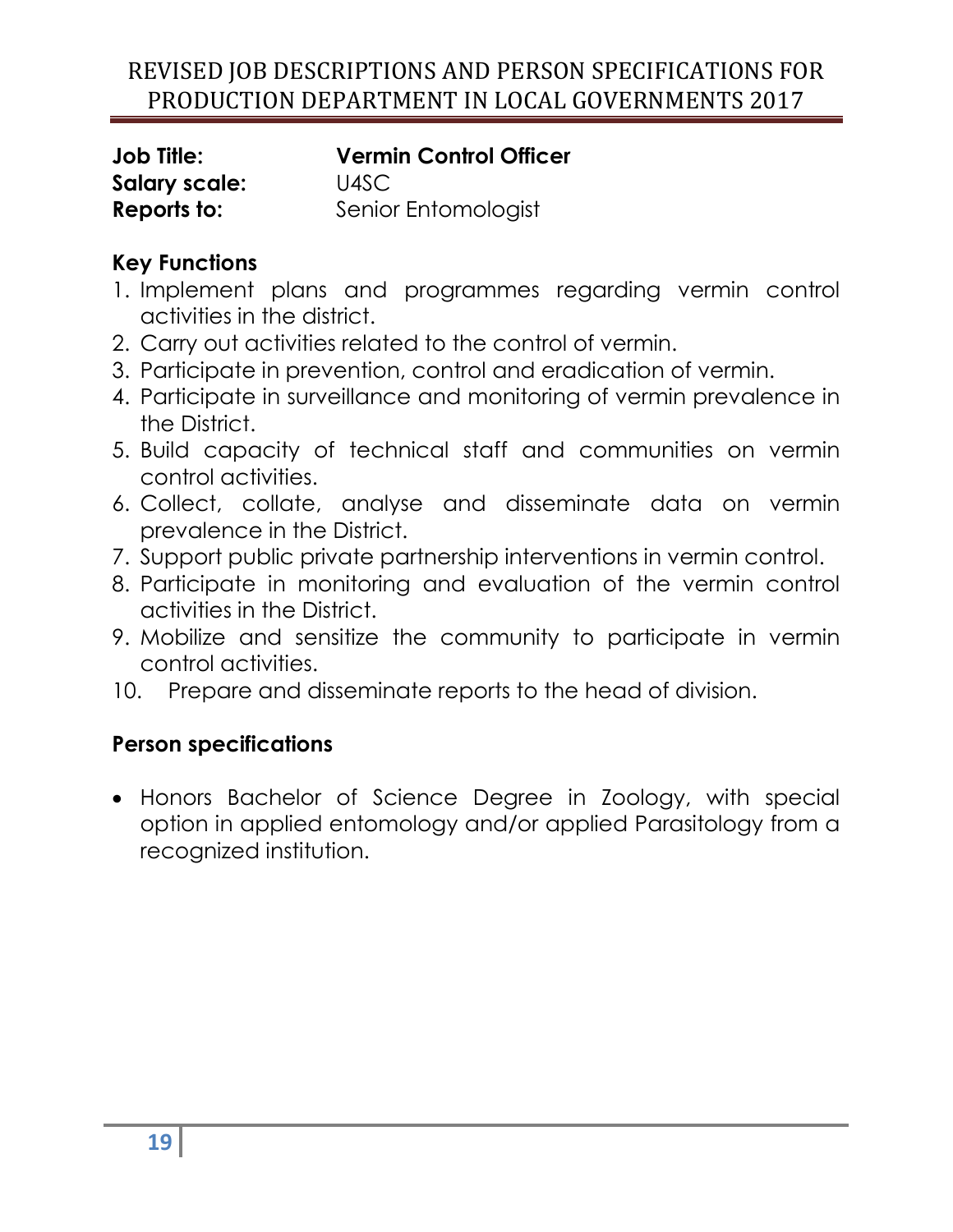## *Fisheries Division*

**District Level**

| <b>Job Title:</b>       | <b>Principal Fisheries Officer</b> |
|-------------------------|------------------------------------|
| <b>Salary scale:</b>    | U2SC                               |
| Reports to:             | <b>District Production Officer</b> |
| <b>Responsible for:</b> | <b>Senior Fisheries Officer</b>    |
|                         | Fisheries Officer (aquaculture)    |

#### **Job purpose:**

To plan, organize, coordinate, manage and monitor the fisheries sub sector programmes and activities of the District and ensure adequate and high quality services for sustainable fish production for food and nutrition security, income and exports.

- 1. Develop and implement plans, budgets and programs for fisheries sub sector.
- 2. Provide linkage, information flow and collaboration with MAAIF in general and the Directorate of Fisheries Resources in particular.
- 3. Promote dissemination of improved stocking materials, postharvest handling and processing technologies.
- 4. Coordinate all activities related to the fisheries sub-sector in the district
- 5. Provide technical guidance to the district during planning regarding the fisheries sub-sector.
- 6. Provide quality assurance and auditing of all service providers in the fisheries sub-sector.
- 7. Ensure control of fish diseases, aquatic weeds and pests.
- 8. Ensure inspection and certification of fish and fish products, vessel and vehicles transporting fish and fish products.
- 9. Build capacity of staff and other stakeholders on delivery of fisheries sub sector services.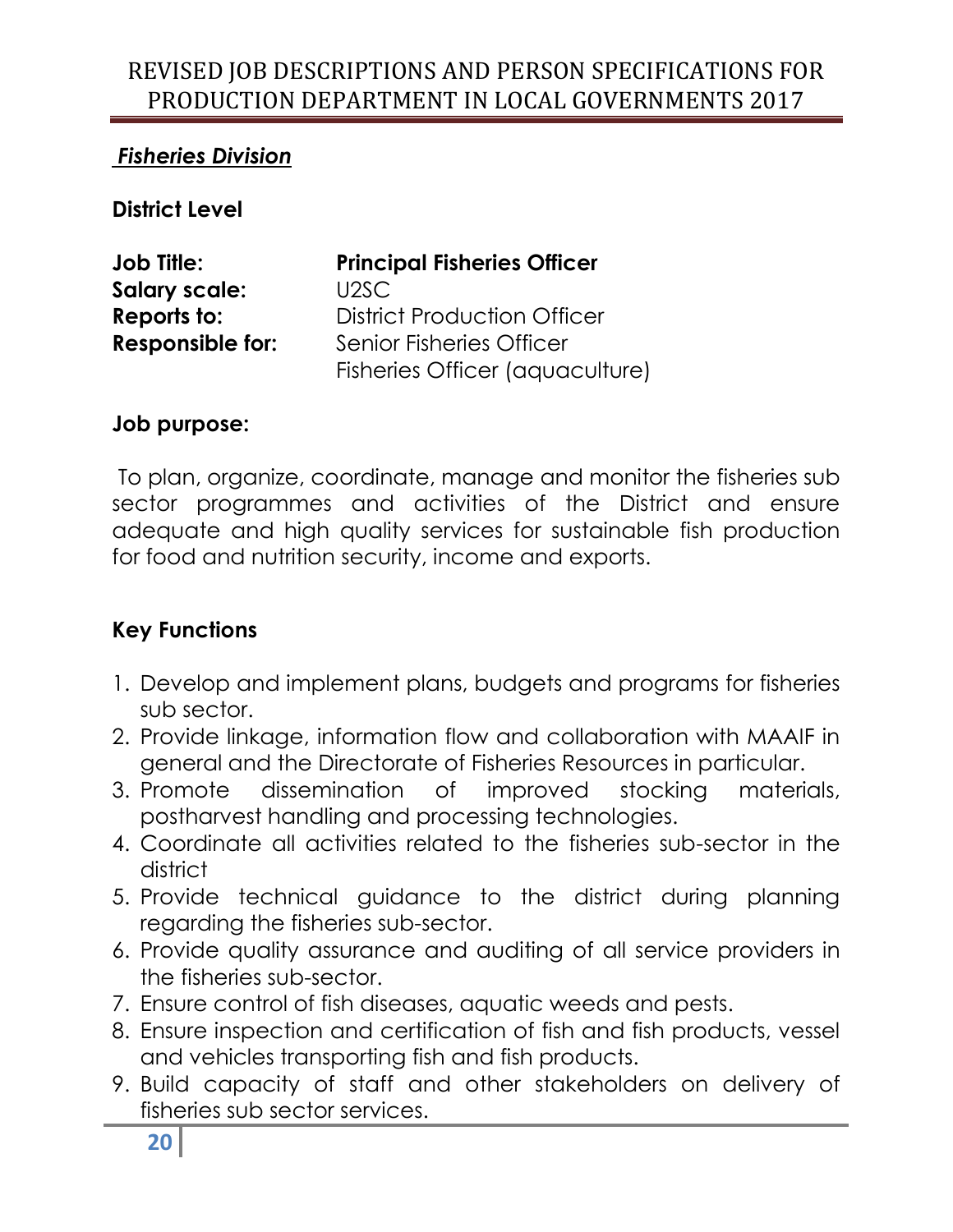- 10. Collaborate with stakeholders on generation, dissemination and adoption of new fishing technologies and commercialization of the sub sector.
- 11. Maintain a data bank on production, processing and marketing in the fisheries sub-sector and disseminate information to the stakeholders.
- 12. Support Public Private Partnership that promote value addition chains in the fisheries subsector.
- 13. Coordinate all activities beach management units in the district.
- 14. Maintain and regularly update farmer's register
- 15. Promote farmer institutional development
- 16. Promote agribusiness services
- 17. Regularly conduct training needs assessments and develop capacity building programs for extension agents and other stakeholders
- 18. Ensure enforcement of legislations and standards.
- 19. Carry out registration and licensing of boats, dealers in fishing equipment and fish traders.
- 20. Prepare and disseminate reports to the district, MAAIF and other stakeholders.

## **Person specifications**

- Honors Bachelor of Science Degree either in Food Science Technology or Fisheries and Aquaculture, or Environmental Management, or Zoology or Aquatic Sciences plus Post Graduate Qualification in Fisheries related disciplines from recognized institution.
- Experience of at least 6 years, three of which must be at senior level in a reputable organization.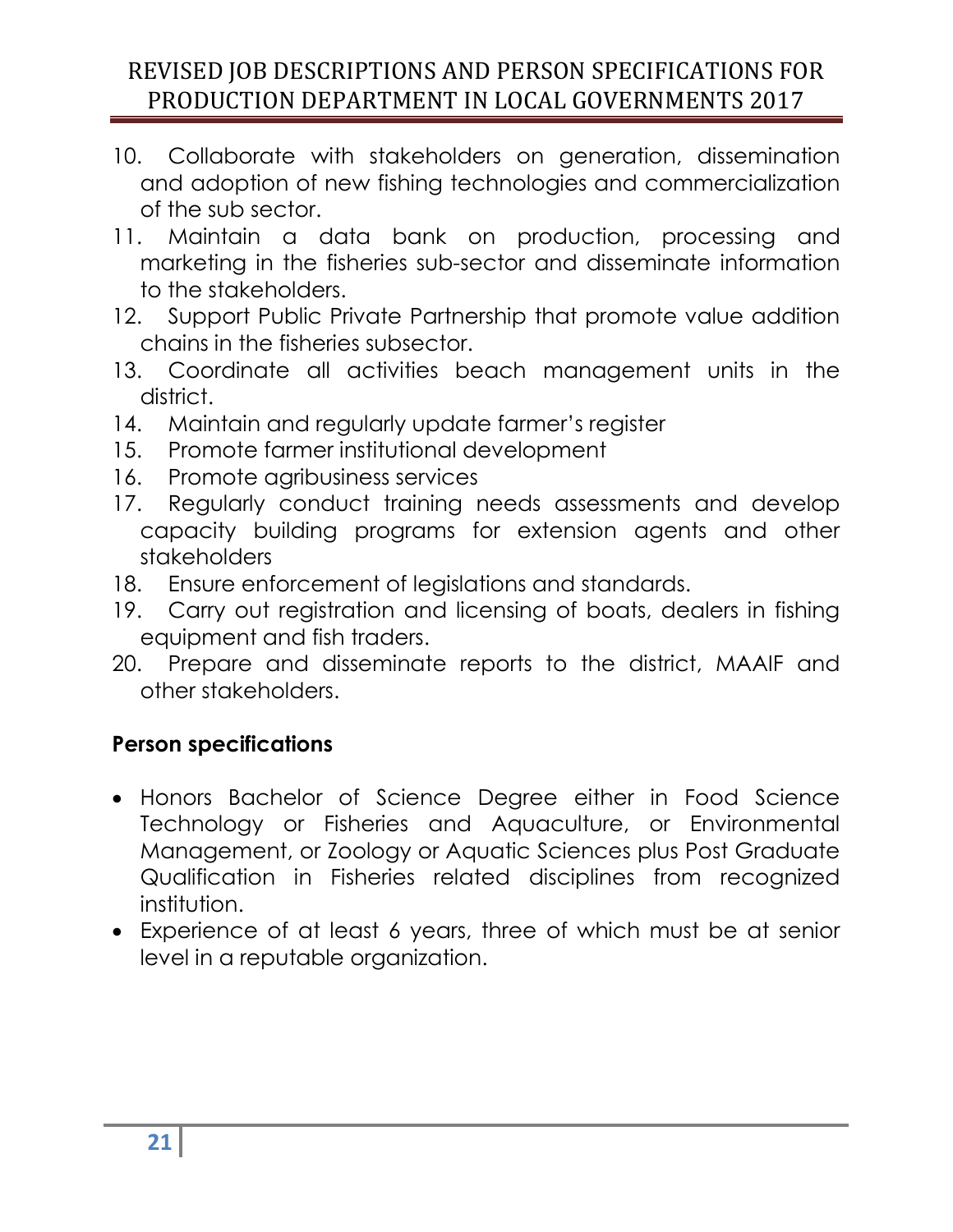- Good knowledge and understanding of rural development dimensions of poverty, gender concerns and participatory methods and approaches to community development.
- Should have communication, mobilization and team work, leadership and managerial skills
- Well-developed interpersonal skills and capable of working as a member of senior management team.
- Should have the ability to coach, develop and motivate subordinate staff effectively.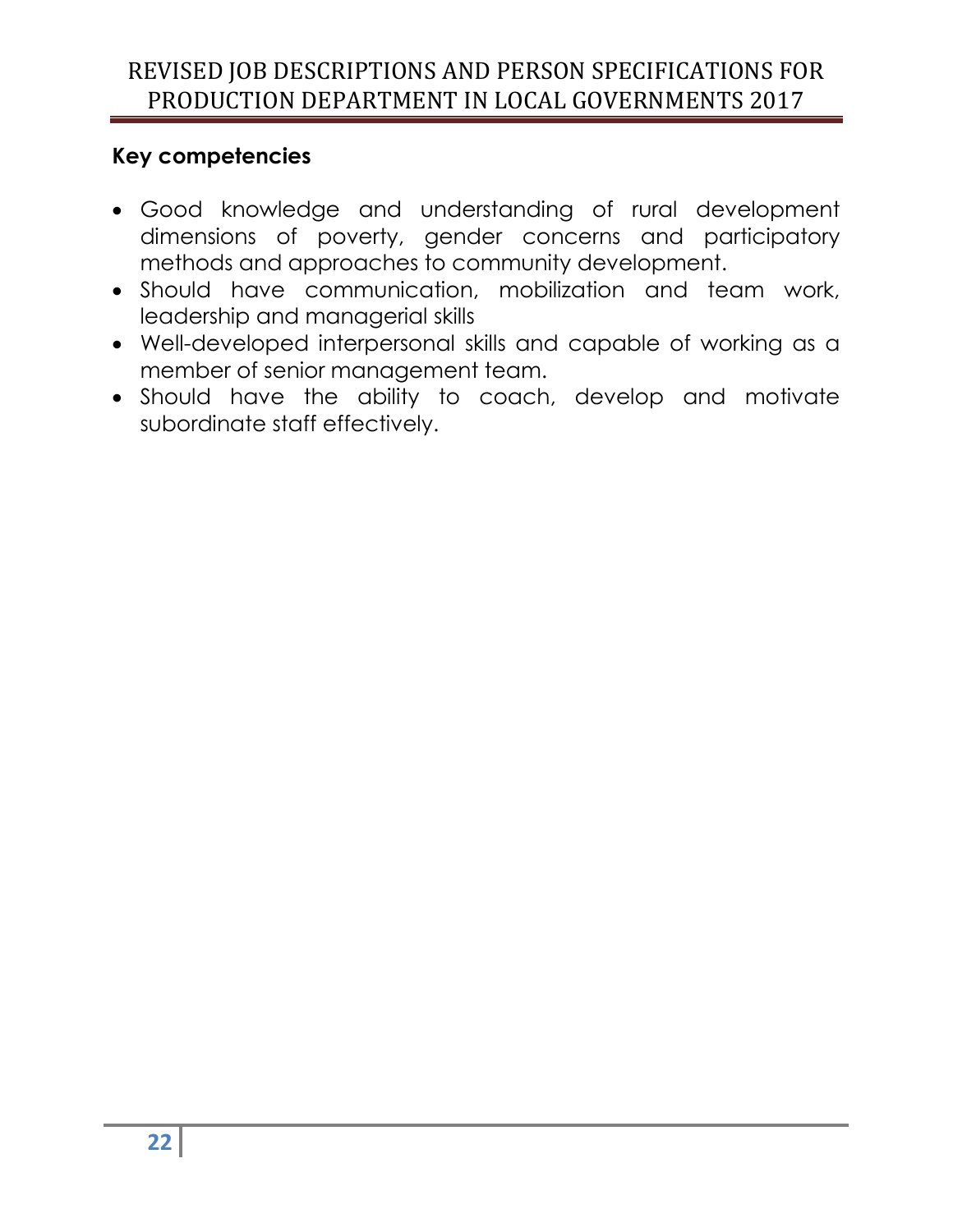**Salary scale:** U3SC **Responsible for:** Fisheries Officer

**Job Title: Senior Fisheries Officer Reports to:** Principal Fisheries Officer Fisheries Officer (Aquaculture)

- 1. Implement plans and programmes in the fisheries sub-sector.
- 2. Promote adoption of improved fish production and development technologies.
- 3. Identify and report fish pests, aquatic weeds and disease outbreaks.
- 4. Supervise fisheries establishments including collecting and sending samples to referral laboratories.
- 5. Collect, collate, analyse and disseminate data on fisheries sub sector.
- 6. Conduct monitoring, control and surveillance in the fisheries sub sector in the district.
- 7. Support fish inspection and certification activities in the district.
- 8. Build capacity of staff and other stakeholders on delivery of fisheries sub sector services.
- 9. Promote primary processing technologies for value addition in the fisheries industry in the district.
- 10. Carry out sensitization of stakeholders on all aspects of fish legislation and sustainable utilization of natural fisheries resources
- 11. Maintain and regularly update farmer's register
- 12. Promote farmer institutional development
- 13. Promote agribusiness services
- 14. Regularly conduct training needs assessments and develop capacity building programs for extension agents and other stakeholders
- 15. Monitor fish stocks in natural water bodies and fish farms in collaboration with research institutions and MAAIF.
- 16. Prepare and submit activity reports to the supervisor.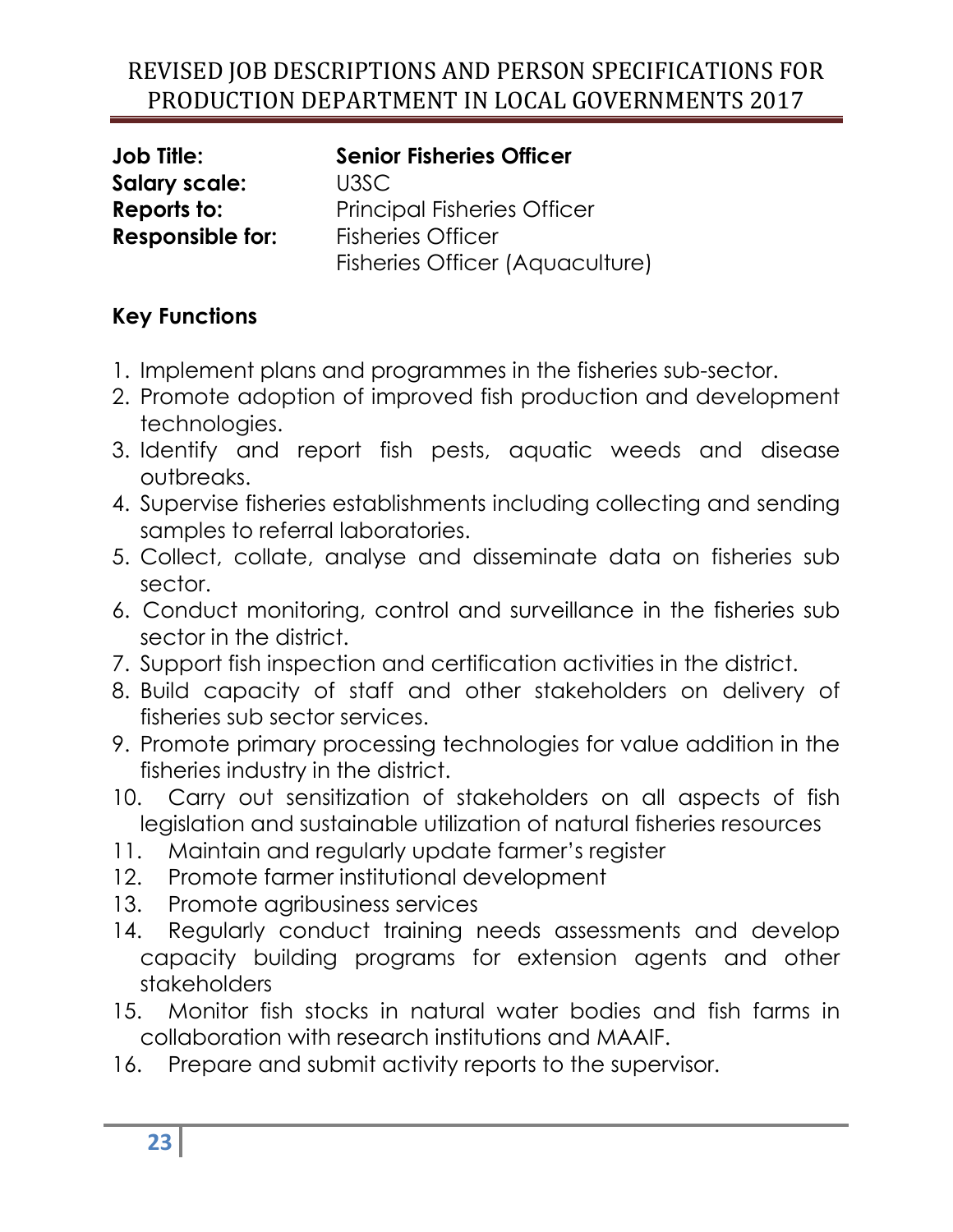#### **Person specifications**

- Bachelor of Science Degree either in Food Science Technology or Fisheries and Aquaculture, or Environmental Management, or Zoology or Aquatic Sciences from recognized institution.
- Experience of at least 3 years in fisheries management and development in a reputable organisation.
- Post Graduate Training in disciplines related to fisheries management and development will be an added advantage.

- Good knowledge and understanding of rural development dimensions of poverty, gender concerns and participatory methods and approaches to community development.
- Should have communication, mobilization and team work, leadership and managerial skills.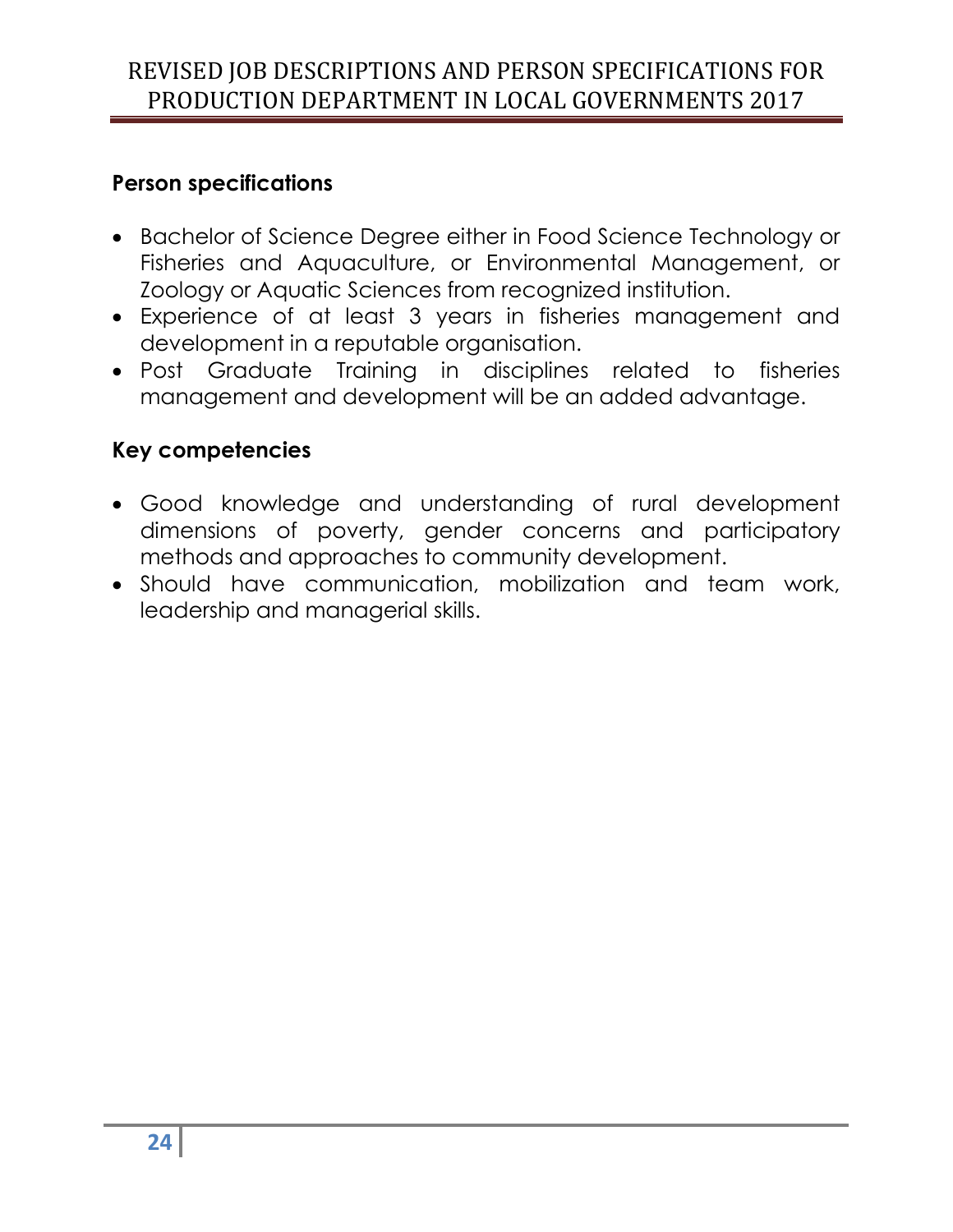| <b>Job Title:</b>       | <b>Fisheries Officer (Aquaculture)</b>  |
|-------------------------|-----------------------------------------|
| <b>Salary scale:</b>    | U4SC                                    |
| Reports to:             | Senior Fisheries Officer                |
| <b>Responsible for:</b> | Assistant Fisheries Development Officer |

- 1. Implement Aquaculture plans and programmes in the district.
- 2. Promote adoption of improved fish farming and post-harvest handling technologies.
- 3. Identify and report fish pests, aquatic weeds and disease outbreaks.
- 4. Collect and send samples of fish, pests, feeds, sediments and water to referral laboratories.
- 5. Collect, collate, analyse and disseminate data on aquaculture production and development.
- 6. Participate in monitoring, control and surveillance in the fisheries sub sector in the district.
- 7. Support fish inspection and certification activities in the district.
- 8. Build capacity of fish farmers and other stakeholders on delivery of aquaculture services.
- 9. Carry out sensitization of stakeholders on all aspects of fish farming legislation and sustainable utilization of fisheries resources.
- 10. Collaborate with research institutions in seed and feed production and identify constraints for attention of research and development.
- 11. Liaise with Senior Agricultural Engineer on provision of water for fisheries production.
- 12. Maintain and regularly update farmer's register
- 13. Promote farmer institutional development
- 14. Promote agribusiness services
- 15. Regularly conduct training needs assessments and develop capacity building programs for farmers and other stakeholders
- 16. Prepare and submit activity reports to the supervisor.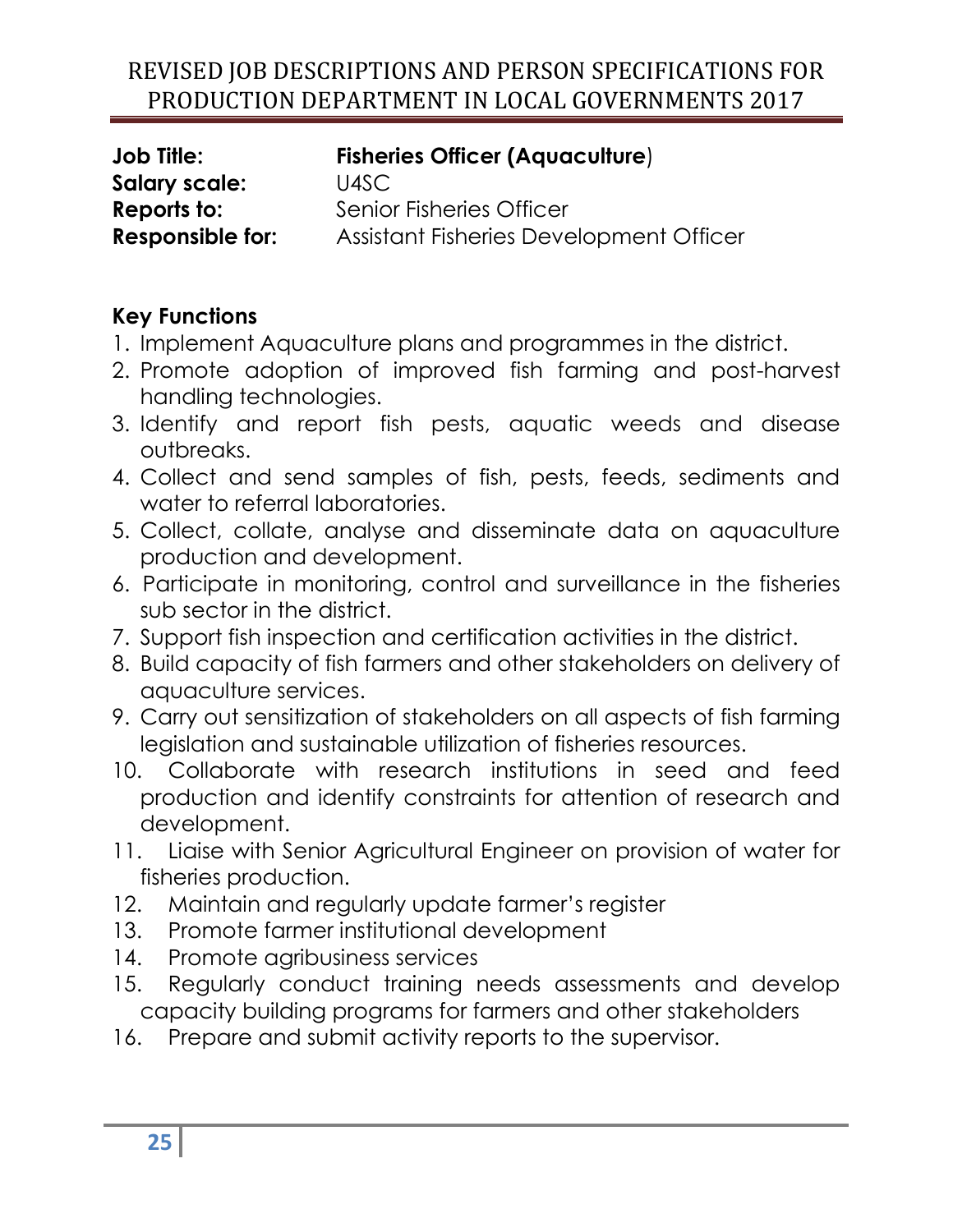## **Person specifications for Fisheries Officer (Aquaculture)**

Honors Bachelor of Science Degree either in Food Science Technology or Fisheries and Aquaculture, or Environmental Management, or Zoology or Aquatic Sciences from recognized institution.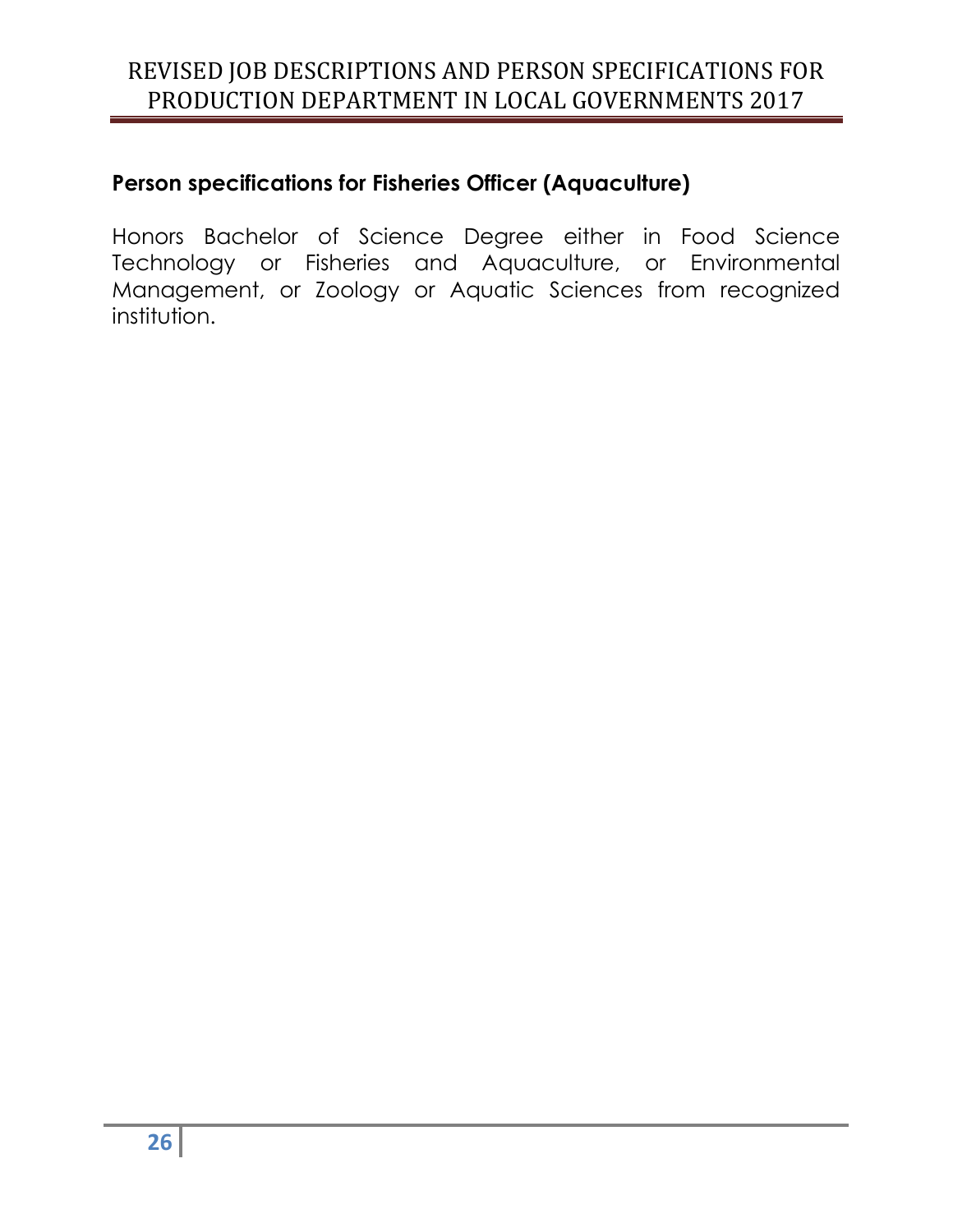## *SUB COUNTY LEVEL*

| <b>Job Title:</b>       | <b>Fisheries Officer</b>                |
|-------------------------|-----------------------------------------|
| <b>Salary scale:</b>    | U4SC                                    |
| Reports to:             | Senior Assistant Secretary              |
| <b>Responsible for:</b> | Assistant Fisheries Development Officer |

## **Key Functions**

- 1. Provide guidance on policy and planning in the fisheries subsector in the sub county.
- 2. Quality assurance of fisheries services, inputs and products.
- 3. Guide and Promotion of capture fisheries and aquaculture Production.
- 4. Management of fish health measures:
	- i) Active fisheries Disease Surveillance, i.e. collection of various samples for laboratory Investigations.
	- ii) Prompt reporting and mitigation of fish disaster outbreaks such as poisoning, and use of explosives.
- 5. Create awareness and enforcement of fisheries laws, regulations and standards through inspection, issuance of permits and certificates at landing sites, markets and processing plants.
- 6. Capacity building of service providers and extension staff on fisheries management and Production.
- 7. Support the formation and development of BMUs and guide, support and monitor their performance
- 8. Prepare and disseminate reports to relevant stakeholders

## **Person specifications**

Honors Bachelor of Science Degree either in Food Science Technology or Fisheries and Aquaculture, or Environmental Management, or Zoology or Aquatic Sciences from recognized institution.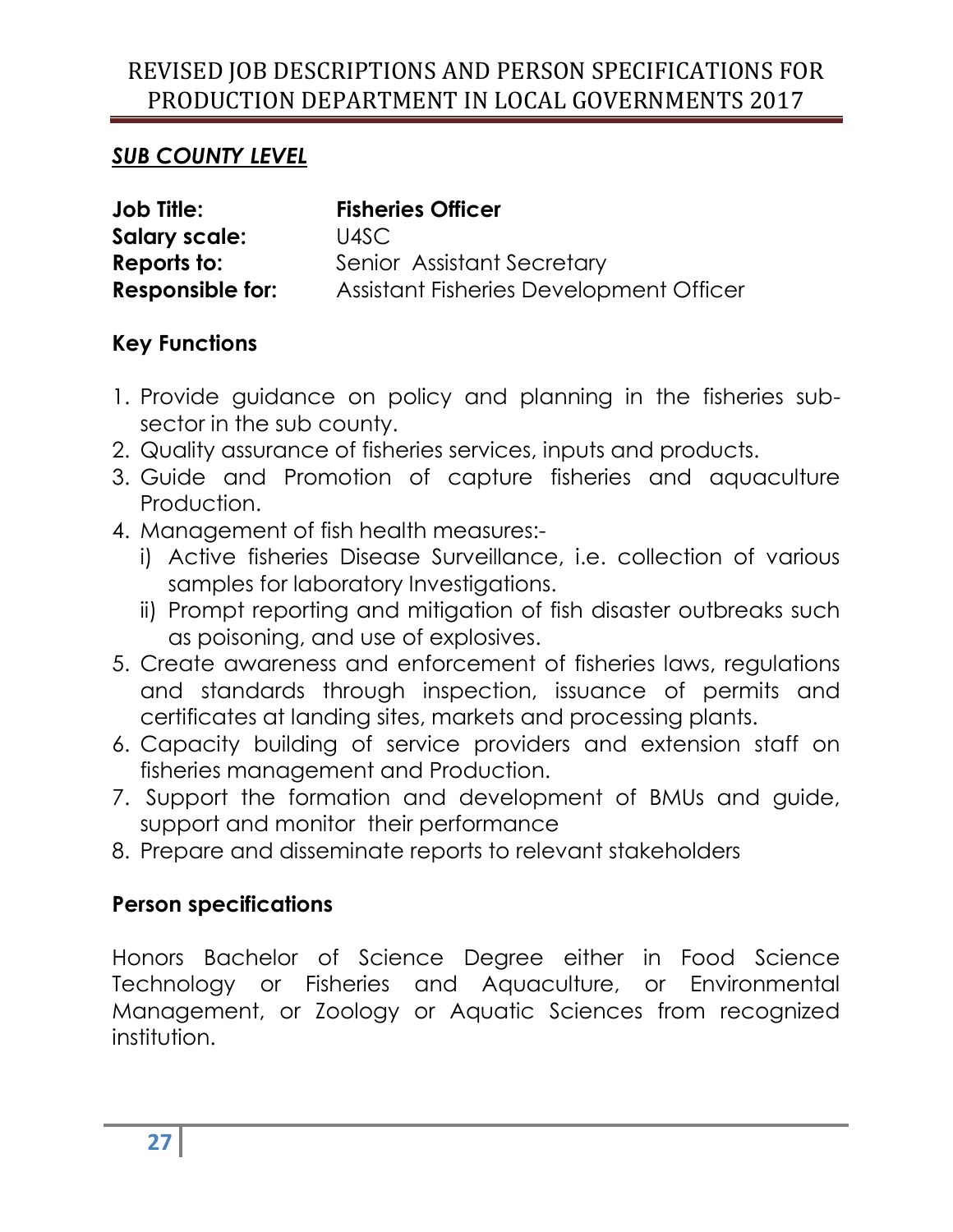| <b>Job Title:</b>    |  |
|----------------------|--|
| <b>Salary Scale:</b> |  |
| Reports to:          |  |

**Assistant Fisheries Development Officer Salary Scale:** U5SC **Fisheries Officer** 

## **Key Functions**

- 1. Assist the fisheries Officer in the delivery of fisheries services in the Sub-county.
- 2. Ensure that fish operators are licensed.
- 3. Ensure public health and hygiene in fish trade.
- 4. Participate in collect fisheries statistics and data.
- 5. Prepare and disseminate reports to the Fisheries Officer.

#### **Person specifications**

A Diploma in either Aquaculture or Fisheries Management from recognized Institution.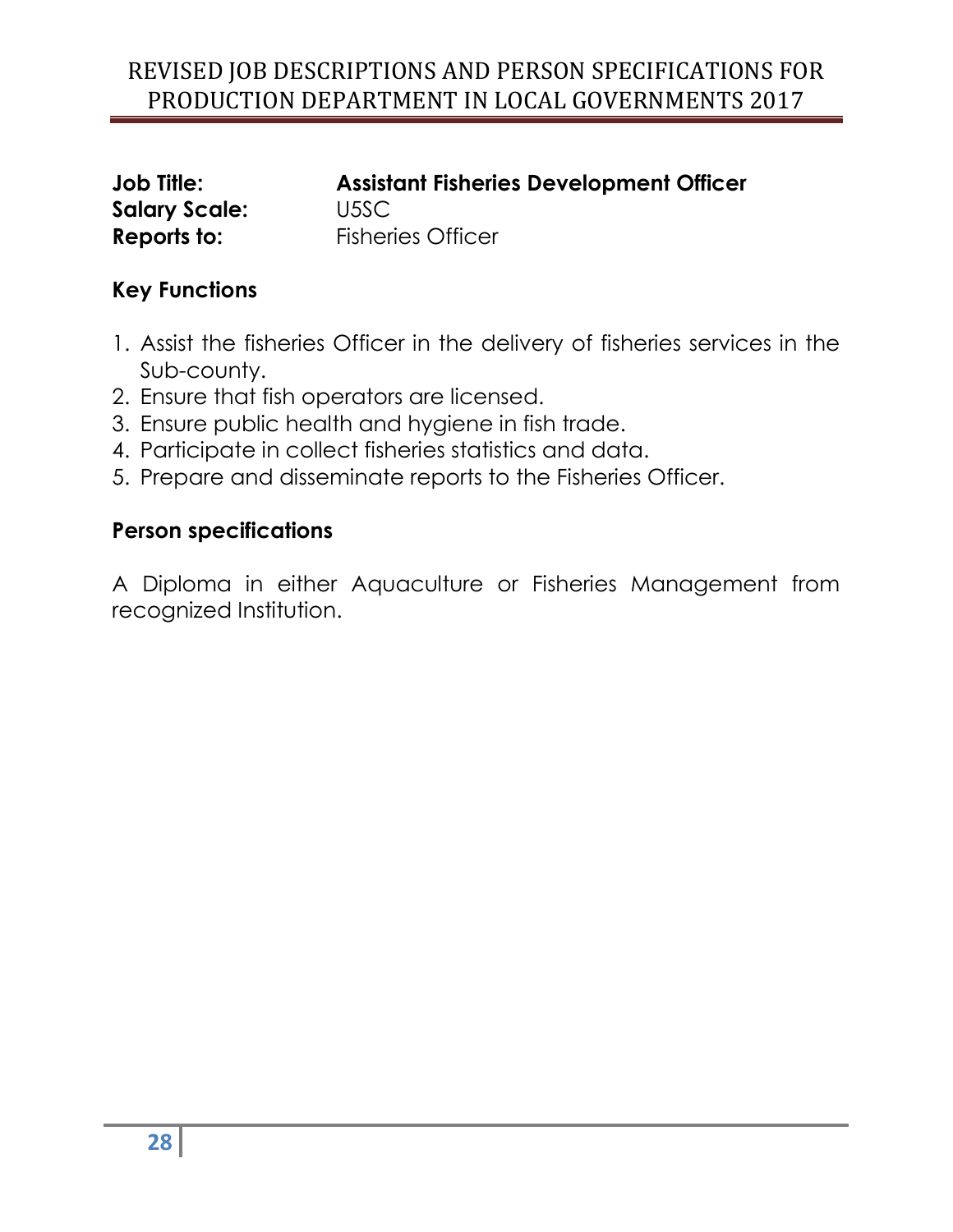## *District Level*

**Veterinary Division** 

| <b>Job title:</b>       | <b>Principal Veterinary Officer</b> |
|-------------------------|-------------------------------------|
| <b>Salary scale:</b>    | U <sub>2</sub> SC                   |
| Responsible to:         | <b>District Production Officer</b>  |
| <b>Responsible for:</b> | <b>Senior Veterinary Officer</b>    |
|                         | <b>Animal Husbandry Officer</b>     |

#### **Job purpose:**

To plan, organize, coordinate, manage and monitor the livestock sub sector programmes and activities of the District and ensure adequate and high quality services for increased production of livestock, livestock products for food and nutrition security, income and exports.

## **Key Functions**

1. Develop and implement plans and budgets, regarding the livestock sub-sector;

2. Coordinate all activities related to the livestock sub-sector;

3. Provide linkage, information flow and collaboration with MAAIF in general and the Directorate of Animal Resources in particular;

4. Ensure the prevention, control and eradication of animal diseases and parasites;

5. Monitor animal disease outbreak and prevalence in the District;

6. Enforce standards and veterinary regulations in the livestock sub – sector;

7. Undertake veterinary inspection and certification to promote trade in livestock, livestock products and by- products;

8. Maintain and regularly update farmer's register

9. Promote farmer institutional development

10. Promote agribusiness services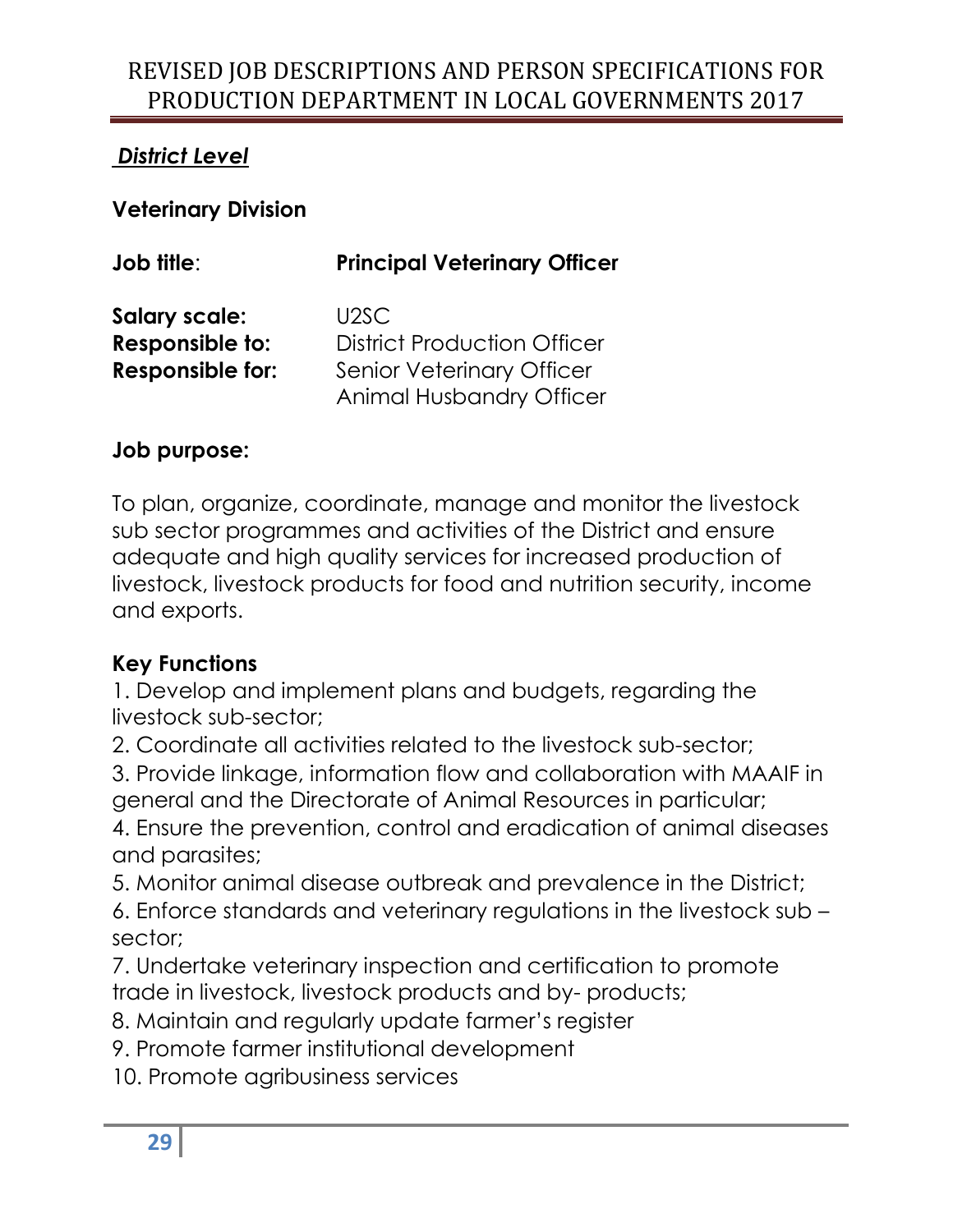11. Regularly conduct training needs assessments and develop capacity building programs for extension agents and other stakeholders

12. Maintain a livestock sub-sector data bank;

13. Carry out quality assurance and auditing of delivery of veterinary services in the district.

14. Build capacity of technical staff at the Local Governments;

15. Collaborate with stakeholders on generation, dissemination and adoption of livestock technologies;

16. Support public private partnership for value addition for livestock, livestock products and by-products along the value chain;

17. Monitor and evaluate the performance of the livestock sub sector in the District;

18. Prepare and disseminate reports to the district council, MAAIF and other stakeholders.

## **Person specifications**

□ Bachelor of Veterinary Medicine plus a Post Graduate Qualification in Veterinary related disciplines from recognized institution.

□ must be a registered veterinary surgeon.

□ Experience of at least 6 years three of which must have served at senior level in a reputable organization.

## **Key competencies**

□ Good knowledge and understanding of rural development dimensions of poverty, gender concerns and participatory methods and approaches to community development.

 $\Box$  should have communication, mobilization and team work, leadership and managerial skills

 $\Box$  Well-developed interpersonal skills and capable of working as a member of senior management team.

 $\Box$  should have the ability to coach, develop and motivate subordinate staff effectively.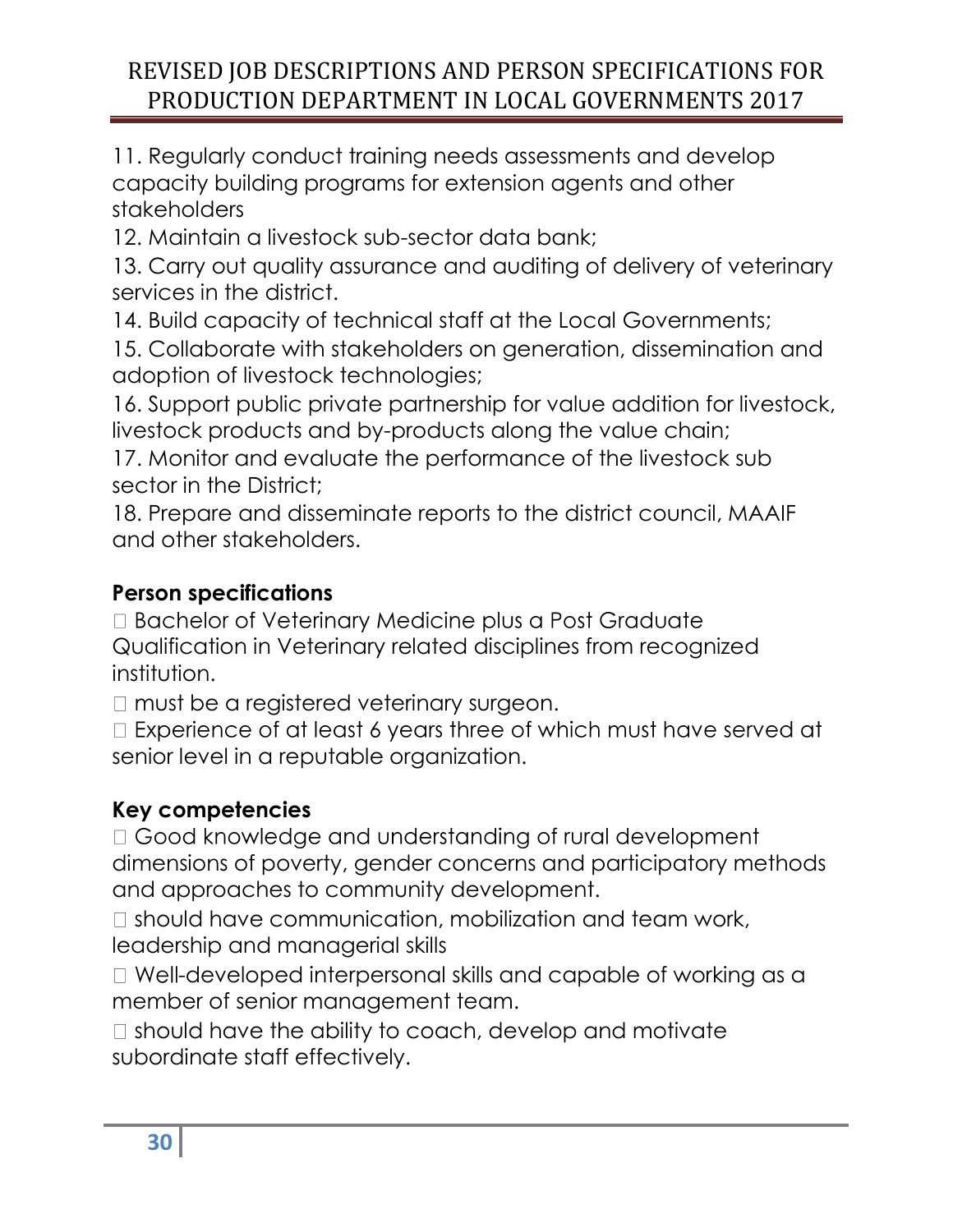## **Senior Veterinary Officer**

**Salary scale:** U3SC **Responsible to:** Principal Veterinary Officer **Responsible for:** Animal Husbandry Officer Veterinary Officer

# **Key Functions**

1. Implement plans and programmes in the livestock sub-sector

2. Promote adoption of improved breeds and livestock production technologies.

3. Identify and report animal disease incidences and outbreaks.

4. Supervise laboratory activities, including sending samples to referral laboratories.

5. Promote animal health and animal welfare.

6. Collate and disseminate data on livestock sub sector.

7. Control intra and inter-district movement of animals and animal products.

8. Enforce quarantine and stock routes regulations.

9. Carry out veterinary inspection and certification.

10. Ensure licensing of traders in livestock, livestock products and byproducts in collaboration with MAAIF.

11. Ensure implementation of veterinary public health programs in the district.

12. Build capacity of staff and other stakeholders on delivery of livestock sub sector services.

13. Maintain and regularly update farmer's register

14. Promote farmer institutional development

15. Promote agribusiness services

16. Regularly conduct training needs assessments and develop capacity building programs for extension agents and other stakeholders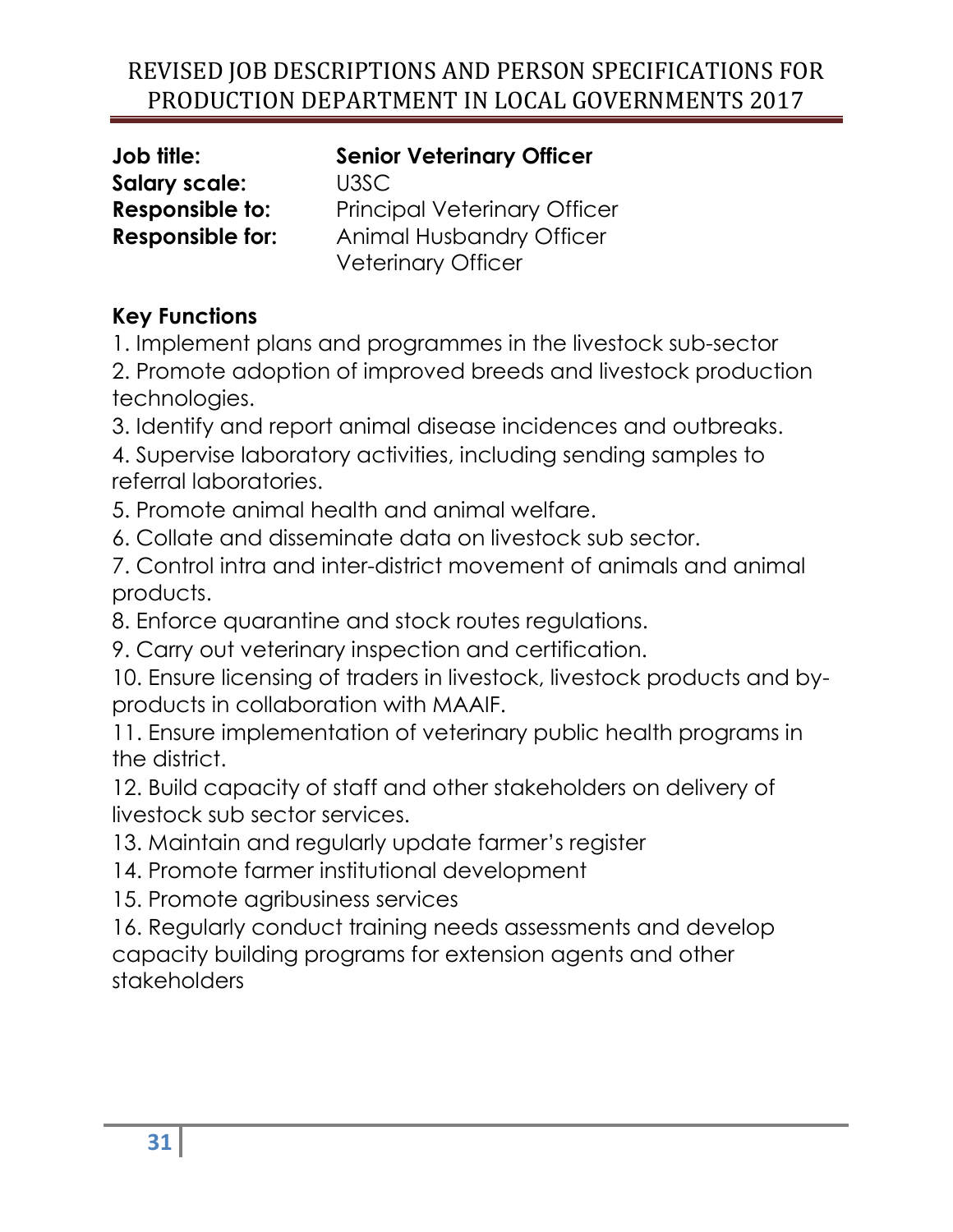## **Person specifications for Veterinary Officer**

□ Bachelor of Veterinary Medicine from recognized institution.

□ Post Graduate Training in veterinary medicine as added advantage.

□ Experience of at least 3 years in delivery of veterinary services in a reputable organization.

□ must be a registered veterinary surgeon

## **Key competencies**

□ Good knowledge and understanding of rural development dimensions of poverty, gender concerns and participatory methods and approaches to community development.

 $\Box$  should have communication, mobilization and team work, leadership and managerial skills

 $\Box$  Well-developed interpersonal skills and capable of working as a member of senior management team.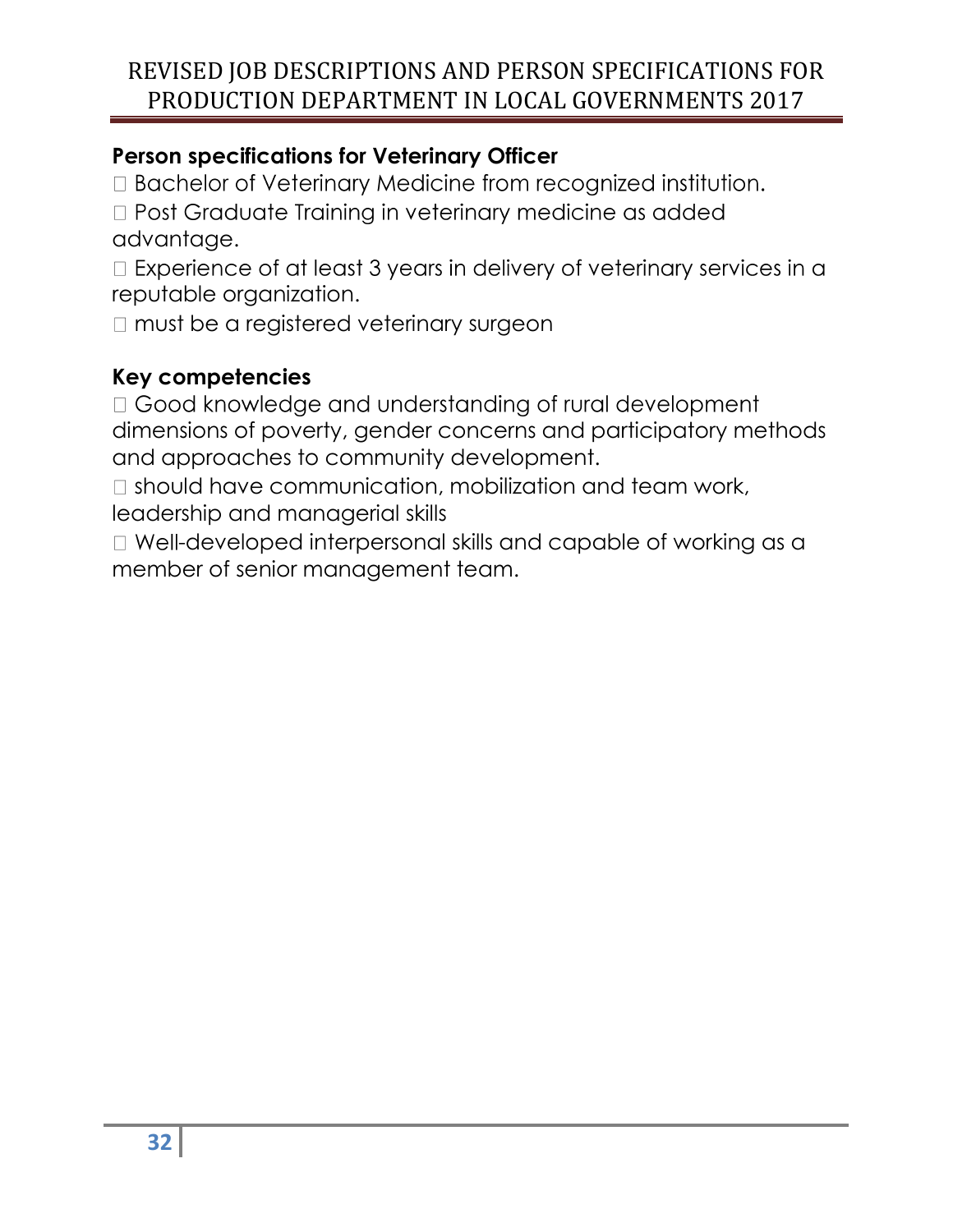| Job title:              | <b>Animal Husbandry Officer</b>           |
|-------------------------|-------------------------------------------|
| <b>Salary scale:</b>    | U4SC                                      |
| Responsible to:         | <b>Senior Veterinary Officer</b>          |
| <b>Responsible for:</b> | <b>Assistant Animal Husbandry Officer</b> |

## **Key Functions**

1. Implement plans and programmes for animal production 2. Promote adoption of improved breeds and animal production technologies.

3. Collate and disseminate data on animal production.

4. Build capacity of staff and other stakeholders on delivery of animal production services.

5. Promote environmentally friendly and economically viable animal production systems in various parts of the district.

6. Establish and maintain an effective animal production management information system.

7. Manage the provision of sustainable services including market research for continuous national herd growth and improved animal production consistent with the prevailing macroeconomic policies;

8. Provide advice on the establishment and maintenance of the appropriate infrastructure required for animal production;

9. Monitor and evaluate implementation of animal production policies legislation, plans and strategies in the district.

10. Carry out sensitization of stakeholders on all aspects of animal production and management.

11. Liaise with Senior Veterinary Officer on provision of animal production facilities and structures.

12. Maintain and regularly update farmer's register

13. Promote farmer institutional development

14. Promote agribusiness services

15. Regularly conduct training needs assessments and develop capacity building programs for stakeholders

16. Prepare and submit activity reports to the supervisor.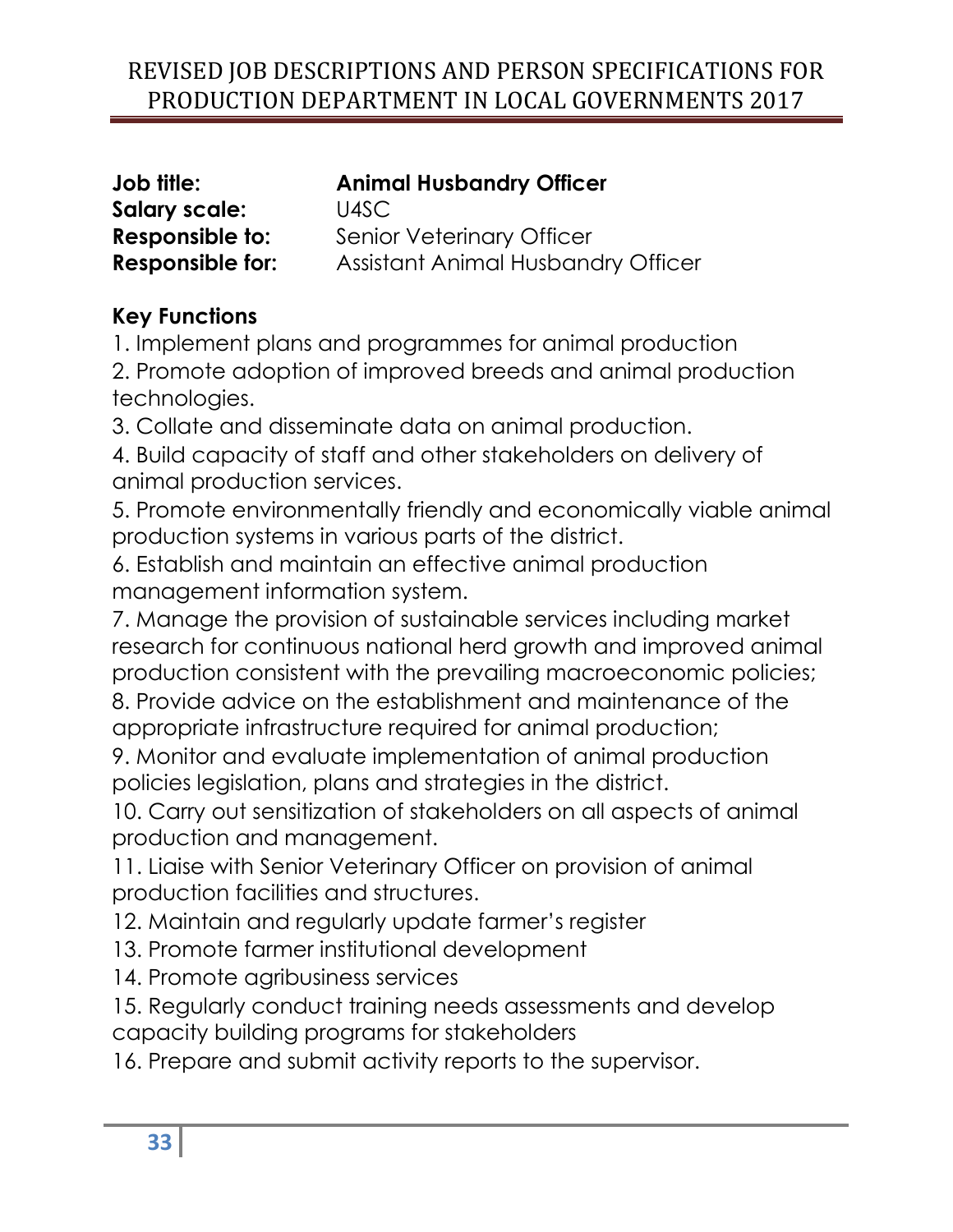**Person specifications for Animal Husbandry Officer**<br>  $\Box$  An Honors Bachelor's Degree in either Animal Production, or Animal Science from recognized institution.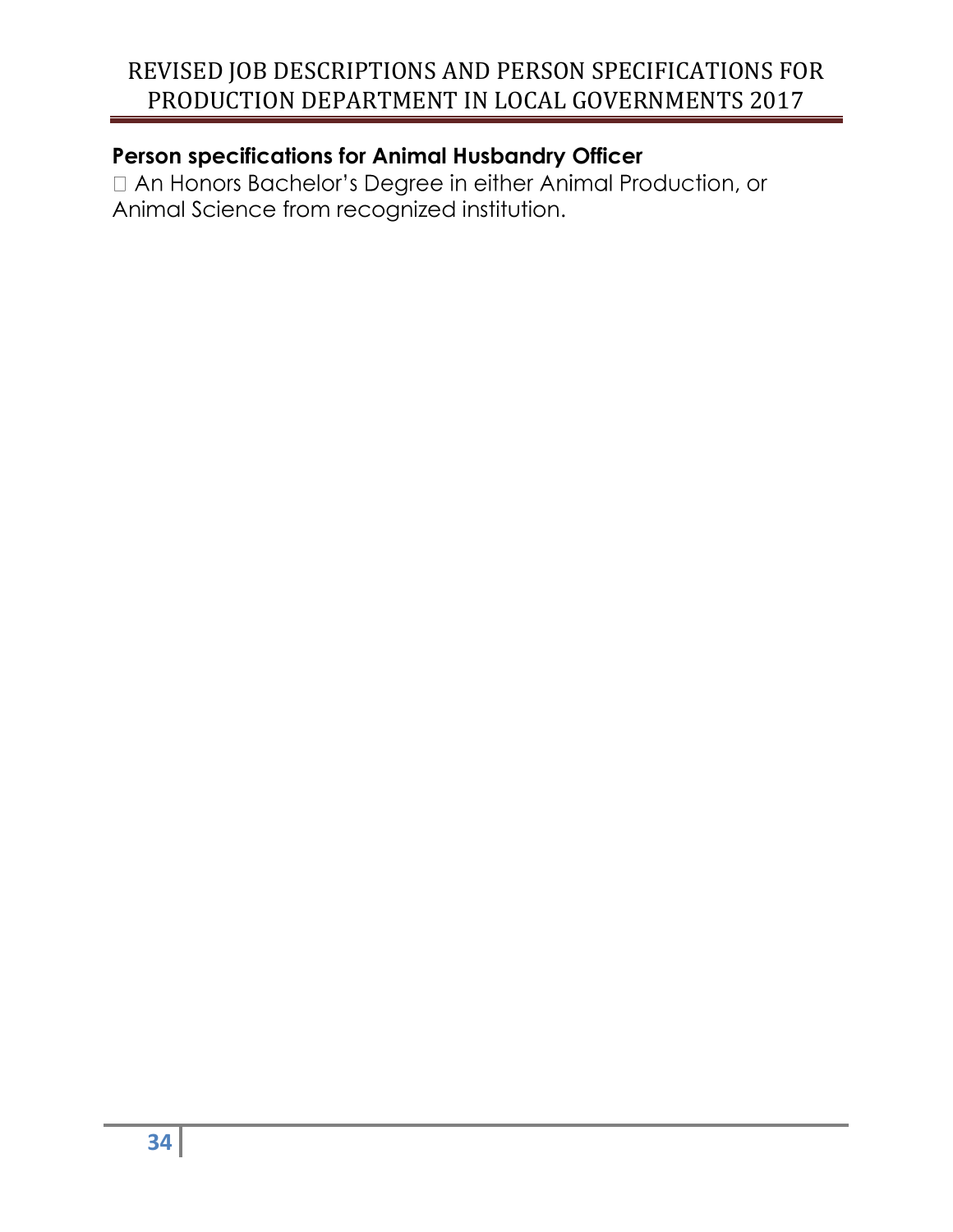## *SUB COUNTY LEVEL*

| <b>Job Title:</b>       | <b>Veterinary Officer</b>          |
|-------------------------|------------------------------------|
| Salary scale:           | U4SC                               |
| Reports to:             | <b>Senior Assistant Secretary</b>  |
| <b>Responsible for:</b> | Assistant Animal Husbandry Officer |

## **Key Functions**

1. Provide guidance on policy and planning in the animal sub-sector in the sub county.

2. Provide quality assurance on agricultural services, inputs and products.

3. Promotion of Animal Health and Production.

4. Responding to disease outbreaks.

(i) Active Animal Disease Surveillance, i.e. collection of various samples for Disease Investigations.

(ii) Prompt reporting and control of epidemic disease outbreaks such as Foot and Mouth Disease (FMD), Contagious Bovine Pleuropneumonia (CBPP), Lumpy Skin Disease (LSD), and East coast fever through mass vaccination, quarantine and administration of curative drugs.

(iii) Collaborate with neighboring Sub-Counties in disease prevention, control and eradication.

5. Promote Animal Welfare to ensure the following animal welfare activities are complied with:-

(i) Animals have appropriate housing.

(ii) Animals have adequate feeding and nutrition.

(iii) Animals receive required Health Services

(iv) Humane handling of animals during transportation, shows, work, sports and slaughter.

(v) Ensure responsible ownership of animals.

6. Create awareness and enforcement of veterinary laws, regulations and standards through inspection, issuance of permits and certificates.